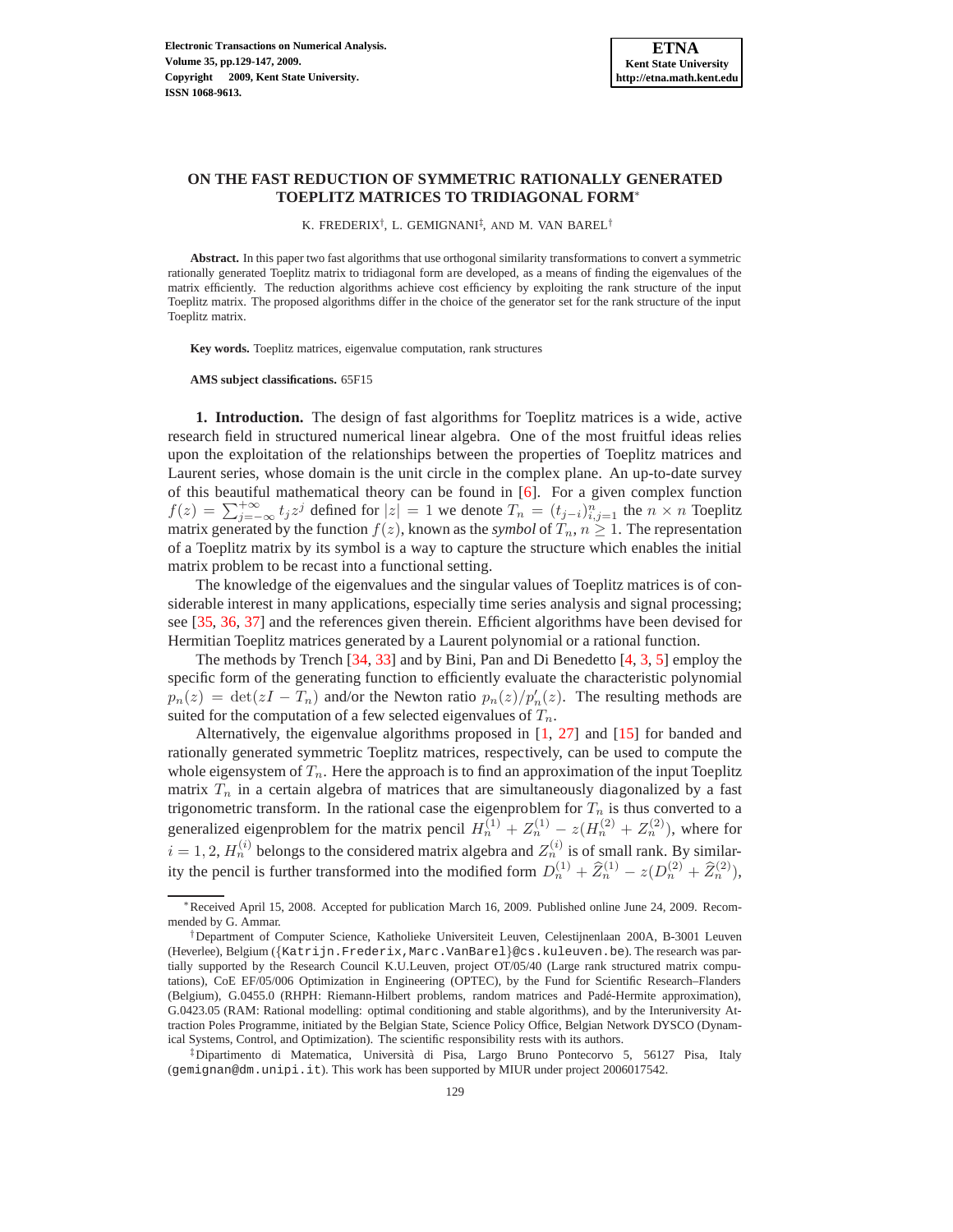where for  $i = 1, 2, D_n^{(i)}$  is diagonal and  $\text{rank}(\widehat{Z}_n^{(i)}) = \text{rank}(Z_n^{(i)}).$ 

The latter (generalized) eigenproblem can be addressed by performing a sequence of successive rank-one updates. The eigensystem of a matrix (pencil) modified by a rank-one correction is obtained by solving the associated *secular equation* [\[24,](#page-17-7) [7\]](#page-16-5). The caveat of this strategy is that at each step the complete eigensystem of the unperturbed matrix (pencil) is required. It is well known [\[25,](#page-17-8) [41\]](#page-18-0) that computing the eigenvectors of a matrix can be prone to numerical instabilities and ill-conditioning problems even if the matrix is Hermitian. For this reason, the method is not recommended whenever only the eigenvalues of  $T_n$  are sought. If, otherwise, we are interested in computing both the eigenvalues and the eigenvectors of  $T_n$ then special techniques such as in [\[26\]](#page-17-9) should be considered in the practical implementation of the updating process.

In this paper we propose a novel eigenvalue algorithm for symmetric rationally generated Toeplitz matrices based on the matrix technology for *rank-structured* matrices. The systematic study of this class of structured matrices was initiated in [\[19,](#page-17-10) [20,](#page-17-11) [21,](#page-17-12) [22\]](#page-17-13), in the monograph [\[14\]](#page-17-14) and in [\[38\]](#page-17-15). The interested reader can consult the books [\[39,](#page-17-16) [40\]](#page-17-17) for more details concerning rank structured matrices. The approximate rank-structure of general Toeplitz matrices has been investigated in  $[30, 42, 31]$  $[30, 42, 31]$  $[30, 42, 31]$  $[30, 42, 31]$  $[30, 42, 31]$  for the purpose of finding efficient direct and iterative linear solvers.

First, the interplay between Toeplitz matrices and Laurent series is used to establish the exact rank structure of rationally generated Toeplitz matrices. Then, we develop efficient algorithms to compute the *generators* of the rank structure from the coefficients of the Laurent polynomials defining the rational symbol. Two generator sets associated with two different representations of the rank structures are specifically analyzed. Finally, we adapt the algorithms developed in [\[8,](#page-17-20) [18\]](#page-17-21) and [\[12\]](#page-17-22) to efficiently transform by similarity the symmetric Toeplitz matrix represented in condensed form via the generators of its rank structure into a tridiagonal form. Efficient available QR implementations can be used to compute all the eigenvalues of a Hermitian tridiagonal matrix using  $O(n^2)$  flops.

The complexity of our composite eigensolvers depends on the size  $n$  of the matrix and on its rank structure. It is shown that the rank structure can be specified by  $O(n \cdot g(l, m))$ parameters, where  $l$  and  $m$  denote the degrees of the numerator and the denominator of the symbol, respectively, and  $g(x, y)$  is a polynomial of low degree independent of n, l and m. If, as is usual in applications,  $n \gg \max\{l, m\}$  then the overall cost of our eigenvalue algorithms is  $O(n^2)$ . Furthermore, all the computations are carried out using unitary transformations and, therefore, the algorithms are both fast and numerically robust.

The paper is organized as follows. In Section [2,](#page-1-0) we provide a description of the rank structure of symmetric rationally generated Toeplitz matrices. In Section [3,](#page-3-0) we develop fast algorithms to compute a condensed representation for this structure and to transform by unitary similarity the input Toeplitz matrix represented via its generators into a tridiagonal form. In Section [4,](#page-8-0) an alternative tridiagonalization procedure dealing with a different generator set is presented. In Section [5,](#page-13-0) we discuss the practical implementation of our eigenvalue algorithms and report the results of numerical experiments and comparisons. Finally, our conclusions are stated in Section [6.](#page-15-0)

# **2. Rank structure of symmetric rationally generated Toeplitz matrices.** Let

<span id="page-1-0"></span>
$$
a(z) = a_0 + a_1 z + \ldots + a_q z^q, \quad c(z) = c_l z^{-l} + \ldots + c_1 z^{-1} + c_0 + c_1 z + \ldots + c_l z^l,
$$

be two real Laurent polynomials, where  $a_0, \ldots, a_q$  and  $c_0, \ldots, c_l$  are real,  $a_q, c_l \neq 0$ , and, moreover,  $a(z)$  has no zeros in  $|z| \leq 1$ . Then the rational function

$$
t(z) = \frac{c(z)}{a(z)a(1/z)}
$$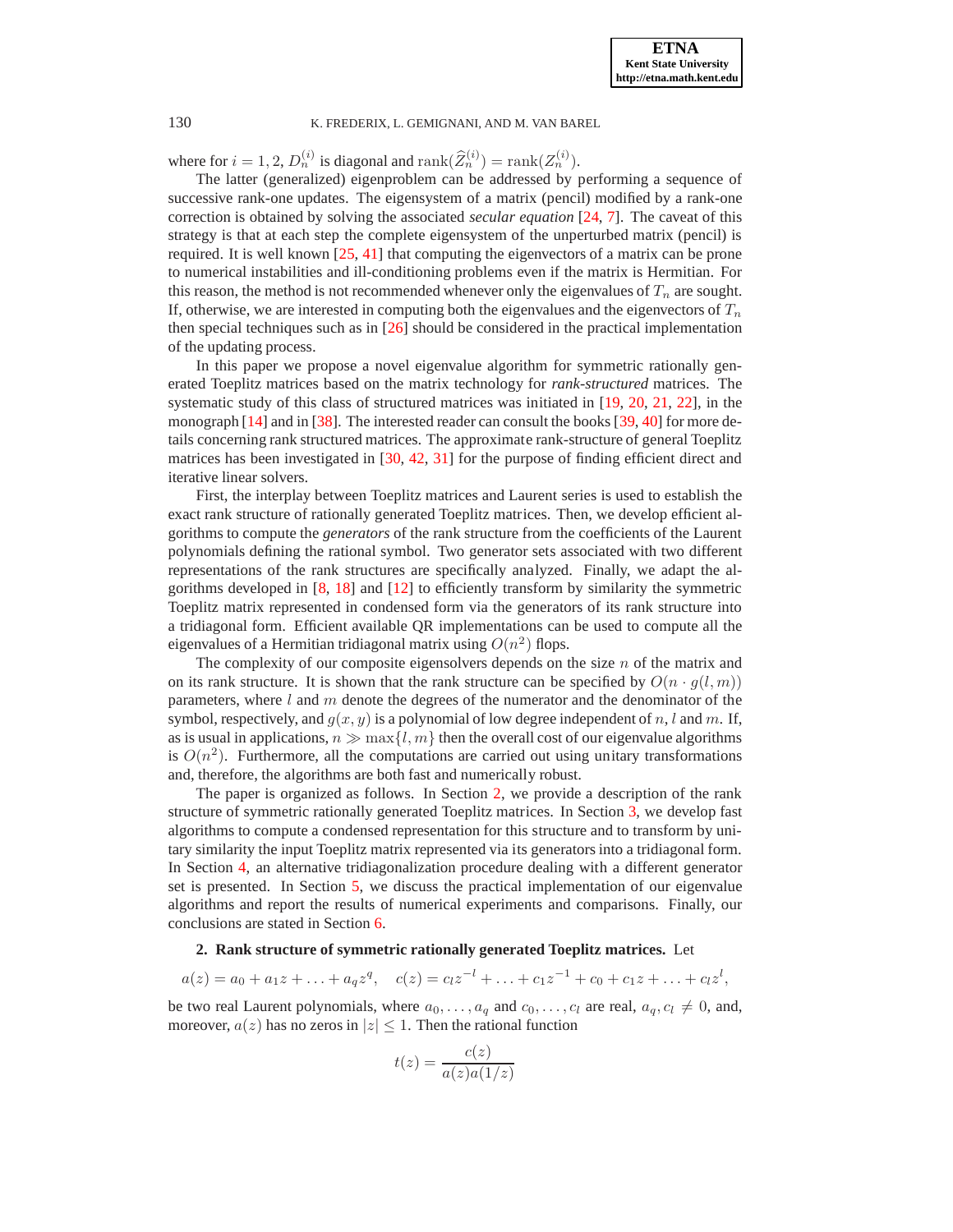admits a Laurent expansion

$$
t(z) = \sum_{j=-\infty}^{\infty} t_{|j|} z^j, \quad t_j \in \mathbb{R},
$$

in an open annulus around the unit circle in the complex plane [\[28\]](#page-17-23).

Here we investigate the rank structure of the symmetric rationally generated Toeplitz matrices

$$
T_n = \left[\begin{array}{cccc} t_0 & t_1 & \dots & t_{n-1} \\ t_1 & \ddots & \ddots & \vdots \\ \vdots & \ddots & \ddots & t_1 \\ t_{n-1} & \dots & t_1 & t_0 \end{array}\right] \in \mathbb{R}^{n \times n},
$$

for increasing n.

The first result gives a useful decomposition of  $t(z)$  as considered in [\[16\]](#page-17-24). For the sake of simplicity, in the sequel a (Laurent) polynomial of negative degree is understood to be the zero polynomial and, similarly, a banded matrix with negative bandwidth reduces to the zero matrix.

<span id="page-2-2"></span>**THEOREM 2.1.** *There exist a polynomial*  $p(z)$  *of degree at most* q *and a symmetric Laurent polynomial*  $s(z)$  *of degree at most*  $l - q$  *such that* 

(2.1) 
$$
c(z) = s(z)a(z)a(1/z) + p(1/z)a(z) + p(z)a(1/z),
$$

*which implies*

<span id="page-2-1"></span>(2.2) 
$$
t(z) = \frac{c(z)}{a(z)a(1/z)} = s(z) + \frac{p(1/z)}{a(1/z)} + \frac{p(z)}{a(z)}.
$$

*Proof.* We first determine  $s(z)$  =  $\sum_{i=q-l}^{l-q} s_{|i|} z^i$  by imposing that  $q(z) = c(z) - s(z)a(z)a(1/z)$  has degree less than or equal to q. From  $a_q, a_0 \neq 0$  it follows that  $a(z)a(1/z) = \sum_{i=-q}^{q} \gamma_{|i|} z^i$  is a symmetric Laurent polynomial of degree exactly q, that is,  $\gamma_q \neq 0$ . The condition on the degree of  $q(z) = \sum_{i=-q}^{q} \beta_{|i|} z^i$  is then equivalent to determining  $s_1, \ldots, s_{l-q}$  to satisfy the invertible triangular linear system

$$
\left[\begin{array}{ccc} \gamma_q \\ \gamma_{q-1} & \cdot \\ \vdots & \cdot \\ \gamma_{2q+1-l} & \cdots & \gamma_{q-1} & \gamma_q \end{array}\right] \left[\begin{array}{c} s_{l-q} \\ \vdots \\ s_1 \end{array}\right] = \left[\begin{array}{c} c_l \\ \vdots \\ c_{q+1} \end{array}\right].
$$

Now observe that the computation of  $p(z) = p_0 + p_1 z + \ldots + p_q z^q$  is reduced to solving the linear system

<span id="page-2-0"></span>(2.3) 
$$
\mathcal{J}\mathbf{p} = \boldsymbol{\beta}, \quad \mathbf{p}^T = [p_0, \dots, p_q], \quad \boldsymbol{\beta}^T = [\beta_0, \dots, \beta_q],
$$

where  $\mathcal{J} \in \mathbb{R}^{(q+1)\times(q+1)}$  is the Toeplitz-plus-Hankel matrix defined by

<span id="page-2-3"></span>
$$
(2.4) \quad \mathcal{J} = \left[ \begin{array}{cccc} a_0 & \dots & \dots & a_q \\ & \ddots & & \vdots \\ & & \ddots & \vdots \\ & & & a_0 \end{array} \right] + \left[ \begin{array}{cccc} a_0 & \dots & \dots & a_q \\ \vdots & & \ddots & \\ a_q & & & \end{array} \right].
$$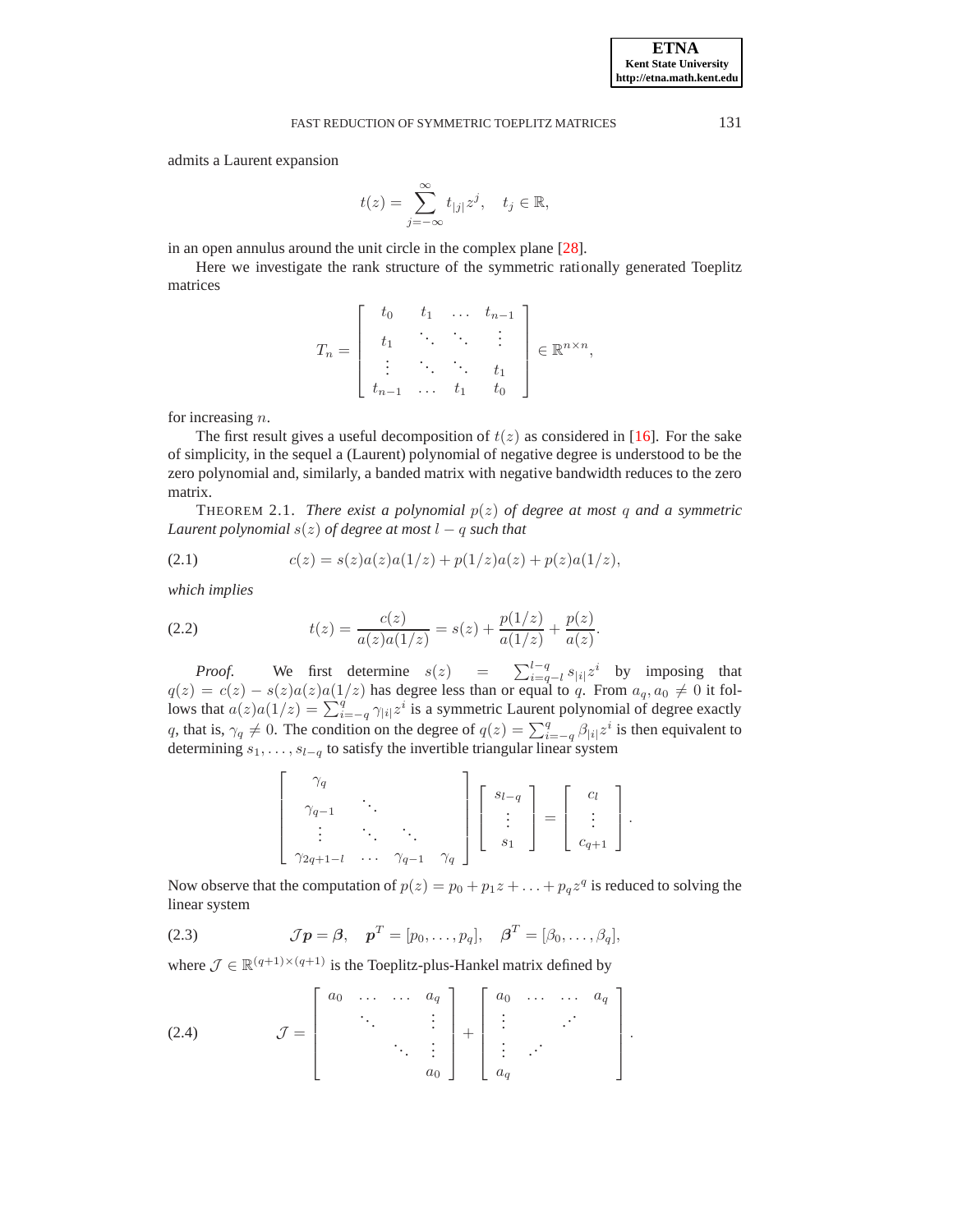Since all the zeros of  $a(z)$  have modulus greater than 1 it can be shown [\[13\]](#page-17-25) that  $\mathcal J$  is invertible and therefore  $p$  is uniquely obtained from  $(2.3)$ . D

The additive decomposition [\(2.2\)](#page-2-1) of the symbol  $t(z)$  yields additive decompositions for the Toeplitz matrices  $T_n$ ,  $n \geq 1$ , which can be used to establish their rank structures. To be precise, for any given pair of natural numbers  $l \leq n$  and  $m \leq n$  let us denote by  $\mathcal{F}_{l,m,n} \subset \mathbb{C}^{n \times n}$  the class of  $n \times n$  rank structured matrices  $A = (a_{i,j}) \in \mathbb{C}^{n \times n}$  satisfying the rank constraints

(2.5) 
$$
\max_{1 \le k \le n-1} \text{rank } A(k+1; n, 1; k) \le l, \quad \max_{1 \le k \le n-1} \text{rank } A(1; k, k+1; n) \le m,
$$

<span id="page-3-1"></span>where  $B(i: j, k: l)$  is the submatrix of B with entries having row and column indices in the ranges i through j and  $k$  through  $l$ , respectively.

<span id="page-3-2"></span>THEOREM 2.2. For any  $n \geq 1$ , we have

$$
(2.6) \t\t T_n = S_n + Q_n,
$$

*where*  $S_n$  *is a symmetric banded Toeplitz matrix with bandwidth at most*  $l - q$  *and*  $Q_n \in \mathcal{F}_{q,q,n}$ . Whence, it follows that  $T_n \in \mathcal{F}_{m',m',n}$  with  $m' = \max\{l,q\}$ .

*Proof.* We can assume that  $deg(p(z)) < deg(a(z))$ . If, otherwise,  $deg(p(z)) = deg(a(z)) = q$ , we can consider  $\hat{p}(z) = p(z) - \delta a(z)$  with  $\delta$  determined so that  $deg(\hat{p}(z)) < q$ . Moreover, let us suppose that the zeros  $\mu_1, \ldots, \mu_q$  of  $a(z)$  are all distinct. Then the partial fraction decomposition of  $p(z)/a(z)$  gives

$$
\frac{p(z)}{a(z)} = \sum_{i=1}^{q} \frac{\rho_i}{z - \mu_i}.
$$

Since  $|\mu_i| > 1$  it follows that  $\frac{\rho_i}{z - \mu_i}$  has a convergent Taylor series expansion in an open disk centered at the origin of radius greater than 1. By straightforward calculations we obtain that the rationally generated Toeplitz matrix with symbol  $\frac{\rho_i}{z - \mu_i}$  is an upper triangular matrix belonging to  $\mathcal{F}_{0,1,n}$ . The proof is then completed by invoking a continuity argument to eliminate the conditions on the zeros of  $a(z)$  being distinct.

It is worth noting that from the proofs of Theorems [2.1](#page-2-2) and [2.2](#page-3-1) it follows that the addi-tive decomposition [\(2.6\)](#page-3-2) is essentially unique in the sense that both  $S_n$  and  $Q_n$  are uniquely defined up to a diagonal correction which does not affect their rank structures. In the next sections the properties of this decomposition are exploited in order to design a fast and numerically robust tridiagonalization procedure for the matrix  $T_n$ .

<span id="page-3-0"></span>**3. Condensed representation of**  $T_n$ **.** A basic preliminary step in the efficient reduction of symmetric rationally generated Toeplitz matrices into tridiagonal form is the computation of a condensed representation of the matrix entries, i.e., the coefficients of the associated symbol, according to the rank-structure-revealing decomposition stated in Theorem [2.2.](#page-3-1) The desired quadratic cost of the tridiagonalization scheme is achieved by working directly on this representation rather than on the input data. The rationale is that, unlike the Toeplitz-like structure, the rank structure is maintained during the process so that the amount of work does not increase significantly.

Let us assume that the rational symbol  $t(z)$  is given in the form [\(2.2\)](#page-2-1) specified by the polynomials  $s(z)$ ,  $a(z)$  and  $p(z)$ . Note that if we know  $q = \deg(a(z))$ , then these polynomials can be computed from the coefficients of the Laurent series of  $t(z)$  in  $O(l^2 + q^2)$  flops. The matrix  $S_n$  is a symmetric banded Toeplitz matrix of bandwidth  $l - q$  and, therefore, it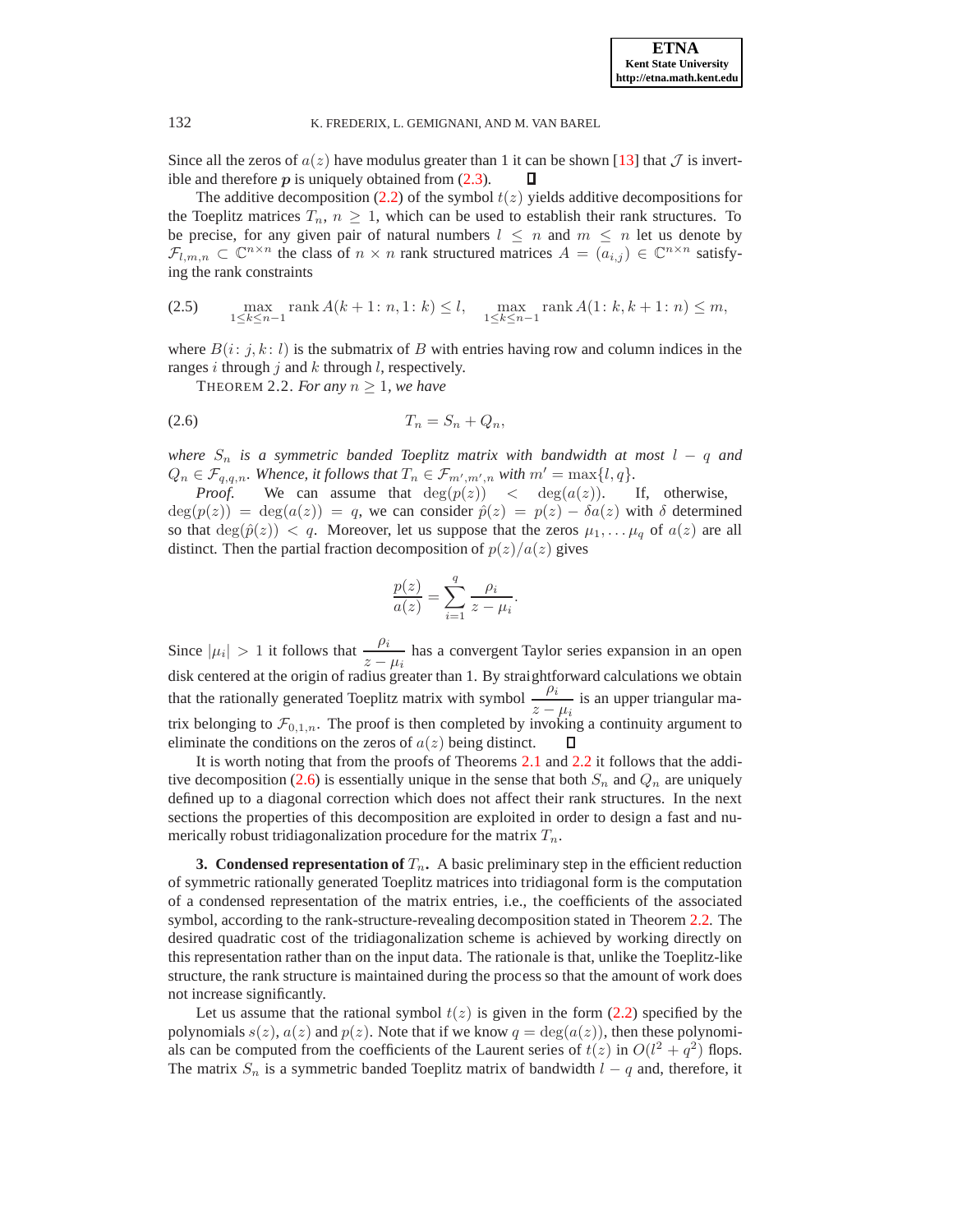**ETNA Kent State University http://etna.math.kent.edu**

## FAST REDUCTION OF SYMMETRIC TOEPLITZ MATRICES 133

can be specified compactly by its matrix entries, that is, the coefficients of  $s(z)$ . In this and the next section we design algorithms that compute a parameterization for the rank structured matrix  $Q_n$  based on the knowledge of  $a(z)$  and  $p(z)$ . Adding these two representations yields the input description for the matrix  $T_n$  which is modified in the tridiagonalization process.

For the sake of notational simplicity here and hereafter we restrict ourselves to the case  $l \leq q$ , meaning that  $Q_n$  and  $T_n$  can only differ from the elements on the diagonal, that is,  $T_n = \alpha I_n + Q_n$ ,  $n \geq 1$ . The general case can be treated similarly with just some technical modifications. To represent  $Q_n$ , there are several possibilities. We can use the quasiseparable [\[20\]](#page-17-11), the Givens-weight or the unitary-weight representation [\[11\]](#page-17-26). Once this representation is obtained, several algorithms can be used to solve the corresponding system of linear equations [\[22,](#page-17-13) [10\]](#page-17-27) or to solve the eigenvalue problem [\[23,](#page-17-28) [9,](#page-17-29) [18,](#page-17-21) [12\]](#page-17-22). Solving the linear system can be performed in  $O(q^2n)$  flops. Solving the eigenvalue problem can be done in several ways, e.g., one can directly use the  $QR$ -algorithm on the rank structured matrix  $Q_n$  or one can transform  $Q_n$  into an orthogonally similar Hessenberg (and by symmetry tridiagonal) matrix. The reduction into a tridiagonal matrix requires  $O(qn^2)$  flops.

In this section, we describe a tridiagonalization algorithm exploiting the quasiseparable representation of  $Q_n$ , whereas, in the next section an alternative approach based on the Givens-weight parametrization is presented.

**3.1. The quasiseparable representation.** Let  $T_a$ ,  $T_p$  denote the lower triangular Toeplitz matrices (of size as appropriate in the equations) corresponding to the polynomials  $a(z)$  and  $p(z)$  respectively. Then we can express  $Q_n$  as follows [\[17\]](#page-17-30):

<span id="page-4-0"></span>(3.1) 
$$
Q_n = T_a^{-1} T_p + T_p^T T_a^{-T}.
$$

Note that the first term is a lower triangular Toeplitz matrix and the second term is its transpose.

A representation for the rank structure of  $Q_n$  can be easily obtained by partitioning  $T_a$ and  $T_p$  in block bidiagonal form. Suppose that  $n = m \cdot q + k$ ,  $0 \le k < q$ . The block partitioning of  $T_a$  and  $T_p$  is

$$
T_a = \begin{bmatrix} \widehat{A}_0 & & & & \\ -\widehat{A}_{-1} & A_0 & & & \\ & -A_{-1} & \ddots & & \\ & & \ddots & \ddots & \\ & & & -A_{-1} & A_0 \end{bmatrix}, T_p = \begin{bmatrix} \widehat{B}_0 & & & & \\ \widehat{B}_{-1} & B_0 & & & \\ & B_{-1} & \ddots & & \\ & & \ddots & \ddots & \\ & & & B_{-1} & B_0 \end{bmatrix},
$$

where  $\widehat{A}_0$ ,  $\widehat{B}_0 \in \mathbb{R}^{k \times k}$ ,  $\widehat{A}_{-1}$ ,  $\widehat{B}_{-1} \in \mathbb{R}^{q \times k}$ ,  $A_j$ ,  $B_j \in \mathbb{R}^{q \times q}$ ,  $j = 0, -1$ , and

$$
A_0 = \left[ \begin{array}{cccc} a_0 & & & \\ a_1 & a_0 & & \\ \vdots & \ddots & \ddots & \\ a_{q-1} & \dots & a_1 & a_0 \end{array} \right], \quad B_0 = \left[ \begin{array}{cccc} p_0 & & & \\ p_1 & p_0 & & \\ \vdots & \ddots & \ddots & \\ p_{q-1} & \dots & p_1 & p_0 \end{array} \right],
$$

$$
A_{-1} = -\begin{bmatrix} a_q & a_{q-1} & \cdots & a_1 \\ & \ddots & \ddots & \vdots \\ & & a_q & a_{q-1} \\ & & & a_q \end{bmatrix}, \quad B_{-1} = \begin{bmatrix} p_q & p_{q-1} & \cdots & p_1 \\ & \ddots & \ddots & \vdots \\ & & p_q & p_{q-1} \\ & & & p_q \end{bmatrix}
$$

,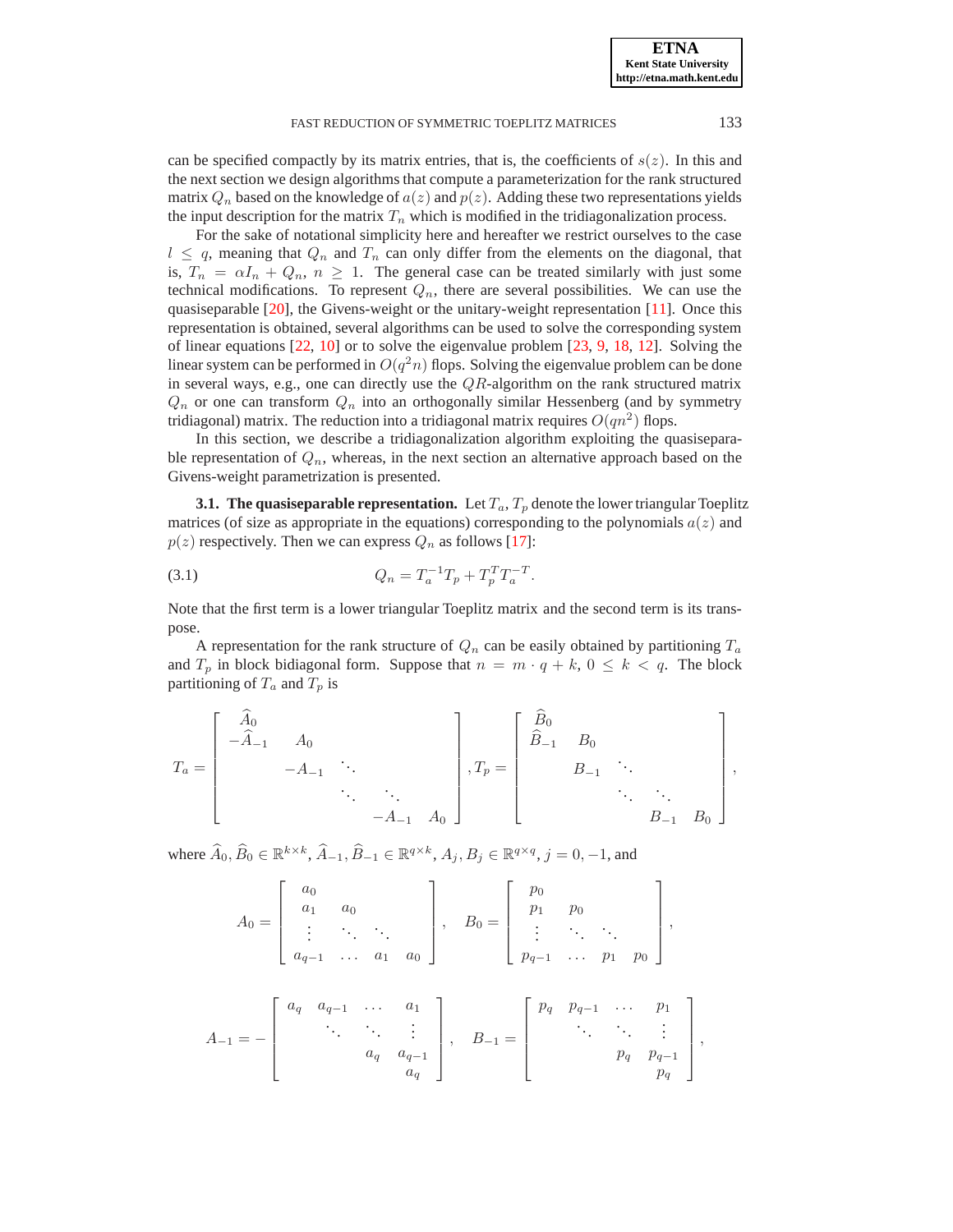.

134 K. FREDERIX, L. GEMIGNANI, AND M. VAN BAREL

and

$$
A_0 = A_0(1: k, 1: k), B_0 = B_0(1: k, 1: k),
$$

$$
\widehat{A}_{-1} = A_{-1}(1; q, q - k + 1; q), \ \widehat{B}_{-1} = B_{-1}(1; q, q - k + 1; q).
$$

Let  $F_a \in \mathbb{R}^{q \times q}$  be the companion matrix associated with  $z^q a(z^{-1})$ , i.e.,

$$
F_a^T = \begin{bmatrix} -a_1/a_0 & -a_2/a_0 & \dots & -a_q/a_0 \\ 1 & 0 & \dots & 0 \\ & & \ddots & \ddots & \vdots \\ & & & 1 & 0 \end{bmatrix}.
$$

From Barnett's factorization [\[2\]](#page-16-6), it follows that

$$
A_{-1} \cdot A_0^{-1} = F_a^q.
$$

Since the spectral radius of  $F_a^q$  is less than 1, the power sequence of the matrix tends to zero. Let  $\Delta = \hat{A}_{-1}\hat{A}_0^{-1} \in \mathbb{R}^{q \times k}$ . The inverse of  $T_a$  is the block matrix given by

$$
T_a^{-1} = \begin{bmatrix} \begin{array}{c|c} \hat{A}_0^{-1} & & \\ \hline A_0^{-1} \Delta & A_0^{-1} & \\ A_0^{-1} F_a^q \Delta & A_0^{-1} F_a^q & \ddots \\ \vdots & \vdots & \ddots & \ddots \\ A_0^{-1} F_a^{(m-1)q} \Delta & A_0^{-1} F_a^{(m-1)q} & \dots & A_0^{-1} F_a^q & A_0^{-1} \end{array} \end{bmatrix}
$$

Therefore, by using [\(3.1\)](#page-4-0) we arrive at the following block condensed representation of  $Q_n$ .

THEOREM 3.1. *The symmetric Toeplitz matrix* Q<sup>n</sup> *defined by* [\(3.1\)](#page-4-0) *can be partitioned in a block form*  $Q_n = (Q_{i,j}^{(n)})_{i,j=1}^{m+1}$ , where  $Q_{i,j}^{(n)} \in \mathbb{R}^{n_i \times n_j}$ ,  $n_1 = k$ ,  $n_2 = \ldots_m = q$ ,  $Q_{i,j}^{(n)} = Q_{j-i}$  for  $j \geq i \geq 2$ *, and* 

$$
Q_{i,j}^{(n)} = \begin{cases} A_0^{-1} \cdot F_a^{q(i-2)} \cdot \Gamma_0^{(n)}, & \text{if } i \geq 2, j = 1; \\ A_0^{-1} \cdot F_a^{q(i-j-1)} \cdot \Gamma_1, & \text{if } i - j \geq 1, j \geq 2, \end{cases}
$$

*where*

$$
\Gamma_0^{(n)} = \Delta \widehat{B}_0 + \widehat{B}_{-1}, \quad \Gamma_1 = F_a^q B_0 + B_{-1}.
$$

Representations of this form for rank structured matrices have been introduced in [\[14,](#page-17-14) [20\]](#page-17-11) in the framework of *quasiseparable* matrices and matrices with small *Hankel rank*. In order to merge the rank structures of  $Q_n$  and  $S_n$ , we find a suitable decomposition of  $Q_n$  by performing a step of block Neville elimination. Let  $B_n$  be the block lower bidiagonal matrix partitioned commensurable with  $Q_n$  and defined by

$$
B_n = \begin{bmatrix} I_k & & & \\ & I_q & & \\ & -\Sigma & \ddots & \\ & & \ddots & \ddots \\ & & & -\Sigma & I_q \end{bmatrix}, \quad \Sigma = A_0^{-1} F_a^q A_0.
$$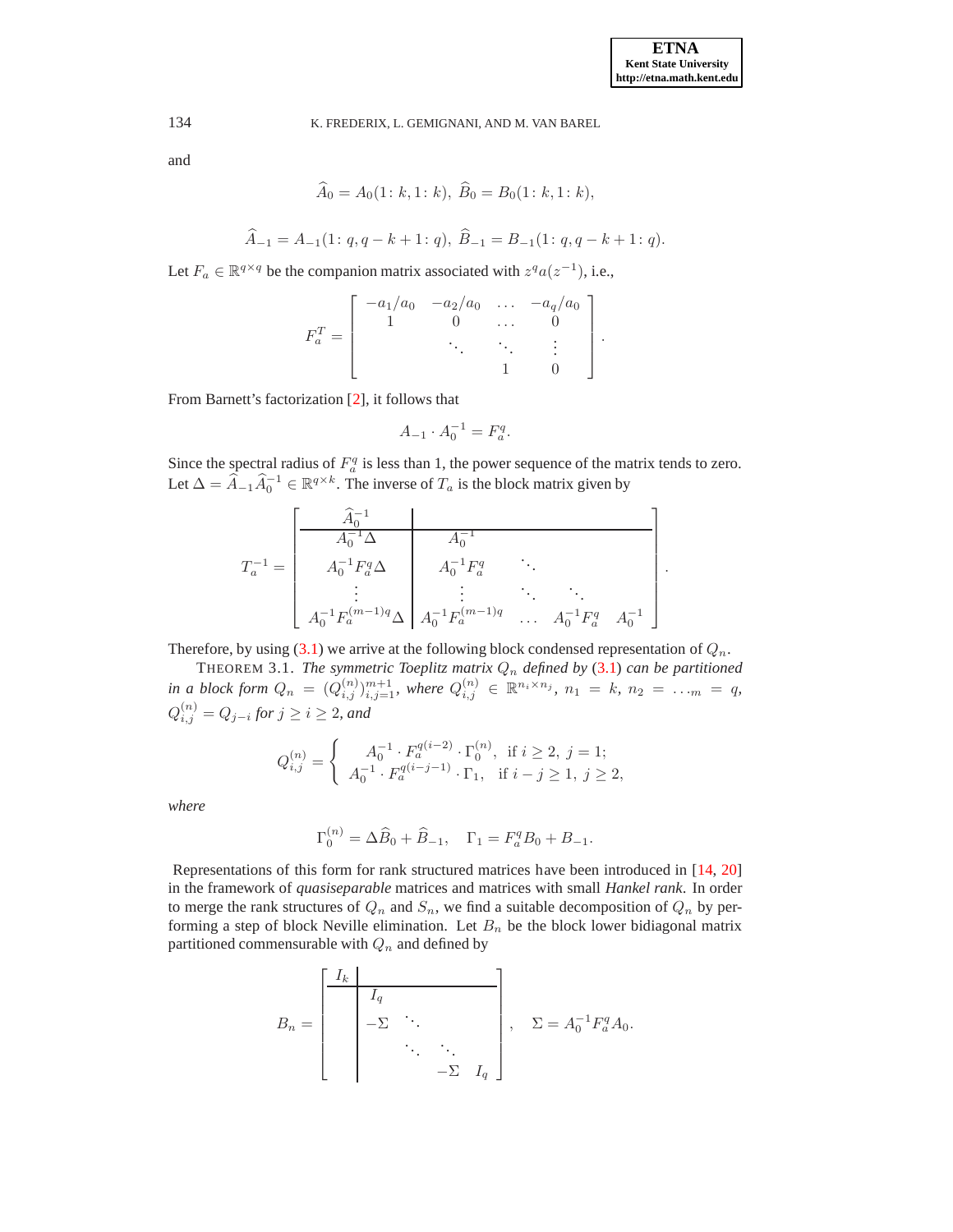Then we have the following theorem.

THEOREM 3.2. *The matrix*  $P_n = B_n \cdot Q_n \cdot B_n^T$  *is a symmetric block tridiagonal matrix with subdiagonal blocks*

$$
P_{2,1}^{(n)} = Q_{2,1}^{(n)}, \quad P_{i+1,i}^{(n)} = P_1^T = Q_1^T - \Sigma Q_0, \ 2 \le i \le m,
$$

*and diagonal blocks*

$$
P_{1,1}^{(n)} = Q_{1,1}^{(n)}, \quad P_{2,2}^{(n)} = Q_{2,2}^{(n)} = Q_0,
$$

*and*

$$
P_{i,i}^{(n)} = P_0 = Q_0 + \Sigma Q_0 \Sigma^T - \Sigma Q_1 - Q_1^T \Sigma^T, \quad 3 \le i \le m + 1.
$$

From this theorem we conclude that

<span id="page-6-0"></span>(3.2) 
$$
T_n = B_n^{-1} \cdot (P_n + \alpha B_n \cdot B_n^T) \cdot B_n^{-T} = B_n^{-1} \cdot Z_n \cdot B_n^{-T},
$$

where the "middle" factor

$$
Z_n = P_n + \alpha B_n \cdot B_n^T
$$

is a banded matrix with bandwidth  $2q - 1$  at most. In the next subsection we exploit this representation of  $T_n$  for the design of an efficient tridiagonalization procedure. Note that when  $l > q$  the "middle" factor  $Z_n = P_n + B_n S_n B_n^T$  is a banded matrix with bandwidth  $q + l - 1$  at most.

**3.2. Tridiagonal reduction algorithm.** In this section we describe a fast block algorithm for reducing  $T_n$  into tridiagonal form by unitary transformations. In principle the reduction may be carried out using the scalar algorithm given in [\[18\]](#page-17-21) for rank structured matrices represented in quasiseparable form. The efficiency could be further improved by adjusting the algorithm to work directly with block rather than scalar quasiseparable representations, similarly to the approach followed in  $[21]$  for the QR factorization of rank structured matrices. Although the generalization is possible, the form  $(3.2)$  of  $T_n$  suggests the use of a different block reduction scheme related to the scalar technique proposed in [\[8\]](#page-17-20).

The building blocks of the tridiagonalization procedure are the QR factorization of small matrices of size  $O(q)$  and standard bulge-chasing schemes for banded reduction [\[32\]](#page-17-31). Let  $B_n^{-1} = B_n^{(0)}$  and  $Z_n = Z_n^{(0)}$ . Moreover, let  $U^{(1)} \in \mathbb{R}^{2q \times 2q}$  be an orthogonal matrix determined to satisfy

$$
U^{(1)^{T}} = \begin{bmatrix} U_{1,1}^{(1)} & U_{1,2}^{(1)} \\ U_{2,1}^{(1)} & U_{2,2}^{(1)} \end{bmatrix}, \quad U^{(1)^{T}} \begin{bmatrix} I_{q} \\ \Sigma \end{bmatrix} = \begin{bmatrix} R^{(1)} \\ 0 \end{bmatrix},
$$

where  $U_{1,1}^{(1)}, U_{2,2}^{(1)} \in \mathbb{R}^{q \times q}$  and  $R^{(1)} \in \mathbb{R}^{q \times q}$  is upper triangular. It is immediately seen that the block Givens-like matrix

$$
{\cal G}^{(1)} = I_{(m-2)q+k} \oplus {U^{(1)}}^T
$$

is such that

$$
\mathcal{G}^{(1)} \cdot B_n^{(0)} = \begin{bmatrix} I_k & & & \\ & B_n^{(0)}(k+1)(m-2)q, k+1((m-2)q) & \\ & \frac{B_n^{(0)}(k+1)(m-2)q, k+1((m-2)q)}{2m-2R^{(1)}(m-2)q} & & \\ & & \ddots & \ddots & \ddots & \ddots & D_n^{(1)} & D_{1,2}^{(1)} \\ 0 & \cdots & \cdots & \cdots & \cdots & 0 & 0 & U_{2,2}^{(1)} \end{bmatrix}.
$$

**ETNA Kent State University http://etna.math.kent.edu**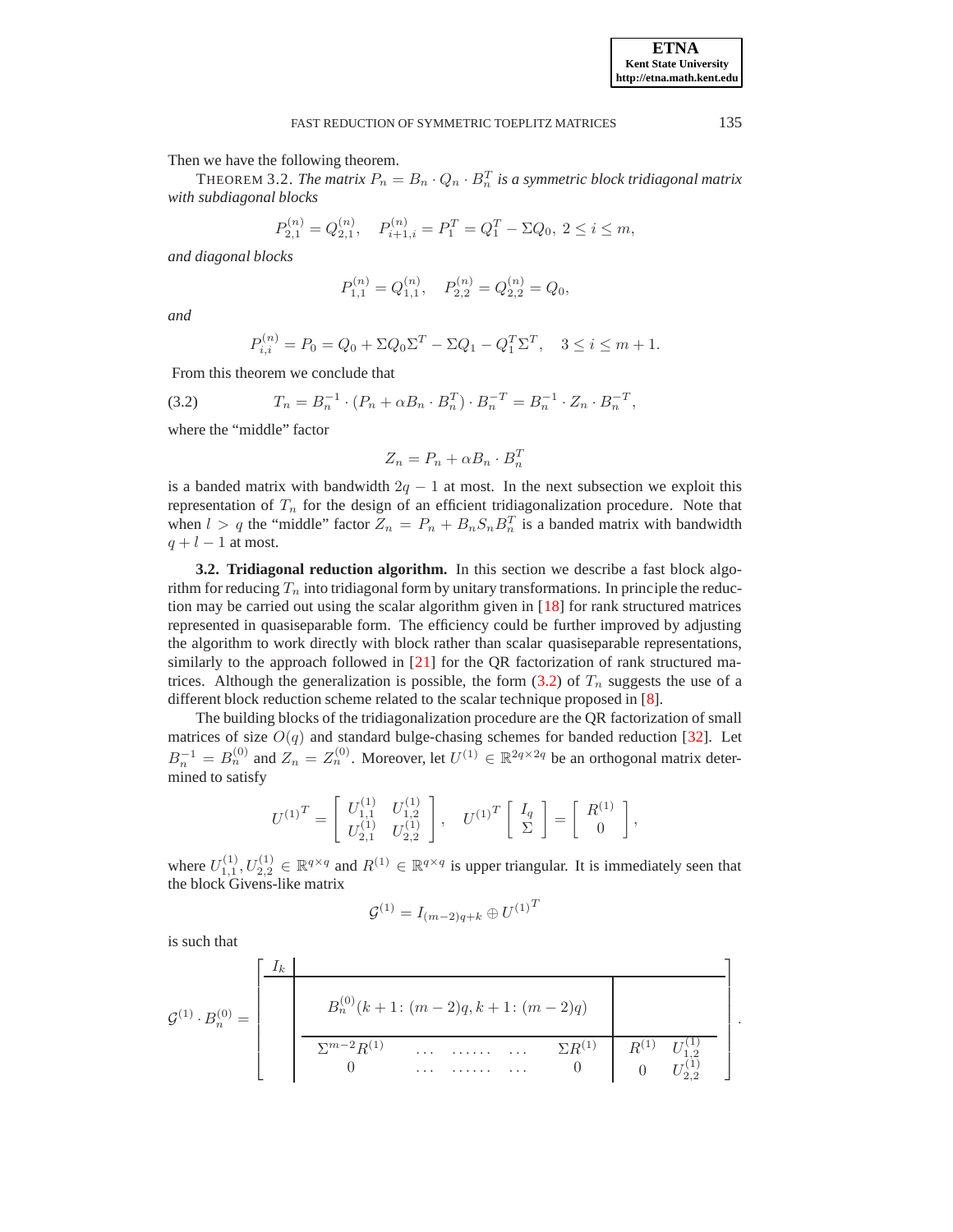.

# 136 K. FREDERIX, L. GEMIGNANI, AND M. VAN BAREL

The matrix on the right-hand side can be rewritten as

$$
\begin{bmatrix}\nI_k \\
B_n^{(0)}(k+1; (m-2)q, k+1; (m-2)q) \\
\hline\n\sum_{n=2}^{m-2} R^{(1)} & \dots & \dots & \dots & \sum_{n=0}^{m-1} R^{(1)} \\
0 & \dots & \dots & \dots & 0\n\end{bmatrix}\n\cdot (I_{(m-2)q+k} \oplus \begin{bmatrix} R^{(1)} & U_{1,2}^{(1)} \\
0 & U_{2,2}^{(1)}\n\end{bmatrix}).
$$

Set

$$
B_n^{(1)} = \begin{bmatrix} I_k & & & \\ & B_n^{(0)}(k+1) & (m-2)q, k+1 & (m-2)q \\ & & \overbrace{\sum_{i=1}^{m-2} R^{(1)}} & \cdots & \cdots & \sum_{i=1}^{m-2} R^{(1)}} & I_{2q} \\ 0 & \cdots & \cdots & \cdots & 0 \end{bmatrix},
$$

and

$$
Z_n^{(1)} = (I_{(m-2)q+k} \oplus \begin{bmatrix} R^{(1)} & U_{1,2}^{(1)} \\ 0 & U_{2,2}^{(1)} \end{bmatrix}) \cdot Z_n^{(0)} \cdot (I_{(m-2)q+k} \oplus \begin{bmatrix} R^{(1)} & U_{1,2}^{(1)} \\ 0 & U_{2,2}^{(1)} \end{bmatrix})^T.
$$

It is found that  $Z_n^{(1)}$  is still block tridiagonal.

Now let  $U^{(2)} \in \mathbb{R}^{2q \times 2q}$  be the orthogonal matrix determined to satisfy

$$
U^{(2)^{T}} = \begin{bmatrix} U_{1,1}^{(2)} & U_{1,2}^{(2)} \\ U_{2,1}^{(2)} & U_{2,2}^{(2)} \end{bmatrix}, \quad U^{(2)^{T}} \begin{bmatrix} I_{q} \\ R^{(1)} \Sigma \end{bmatrix} = \begin{bmatrix} R^{(2)} \\ 0 \end{bmatrix},
$$

where  $R^{(2)} \in \mathbb{R}^{q \times q}$  is upper triangular. Let us define the block Givens-like matrix  $\mathcal{G}^{(2)}$  by

$$
\mathcal{G}^{(2)} = I_{(m-3)q+k} \oplus U^{(2)^T} \oplus I_q.
$$

Observe that

G (2) · B (1) <sup>n</sup> = Ik B(0) <sup>n</sup> (k+1 : (m−3)q,k+1 : (m−3)q) Σm−3R(2) ... ...... ... ΣR(2) 0 ... ...... ... 0 R(2) U (2) 1,2 0 U (1) 2,2 Iq 

Again we can write

$$
\mathcal{G}^{(2)} \cdot B_n^{(1)} = B_n^{(2)} \cdot (I_{(m-3)q+k} \oplus \begin{bmatrix} R^{(2)} & U_{1,2}^{(2)} \\ 0 & U_{2,2}^{(2)} \end{bmatrix} \oplus I_q),
$$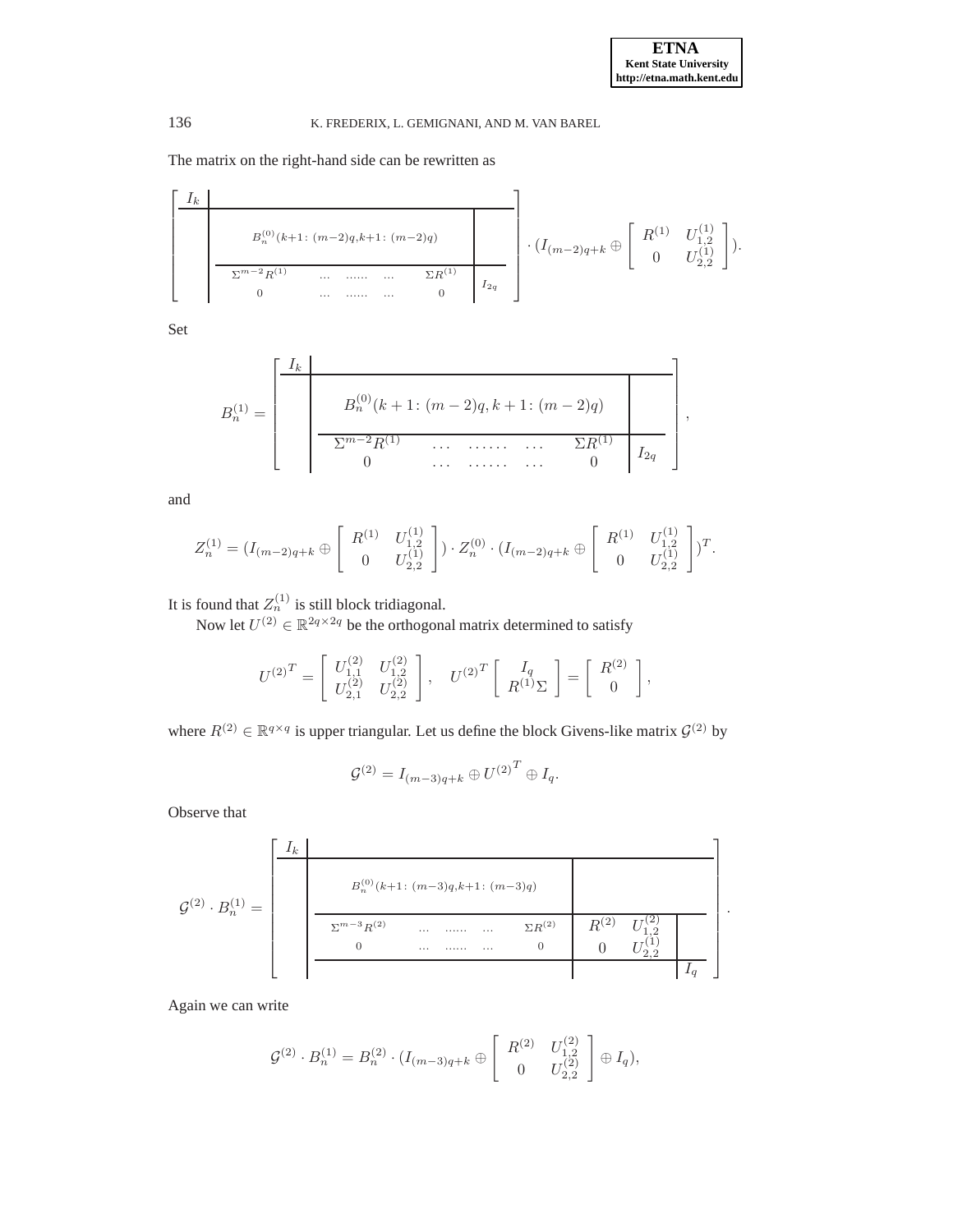.

where

$$
B_n^{(2)} = \begin{bmatrix} I_k & & & & \\ & B_n^{(0)}(k+1)(m-3)q, k+1((m-3)q) & \\ & \frac{\Sigma^{m-3}R^{(2)}}{2m-3R^{(2)}} & \dots & \dots & \Sigma^{(2)}R^{(2)} & \\ 0 & \dots & \dots & \dots & 0 & I_{3q} \\ \vdots & \vdots & \dots & \dots & \dots & \vdots \end{bmatrix}
$$

Set

$$
Z_n^{(2)} = (I_{(m-3)q+k} \oplus \begin{bmatrix} R^{(2)} & U_{1,2}^{(2)} \\ 0 & U_{2,2}^{(2)} \end{bmatrix} \oplus I_q) \cdot Z_n^{(1)} \cdot (I_{(m-3)q+k} \oplus \begin{bmatrix} R^{(2)} & U_{1,2}^{(2)} \\ 0 & U_{2,2}^{(2)} \end{bmatrix} \oplus I_q)^T.
$$

As a result of these matrix multiplications the block tridiagonal structure of  $Z_n^{(1)}$  is destroyed. Specifically, we have that

$$
Z_n^{(2)}((m-3)q+k: n,(m-3)q+k: n) = \left[ \begin{array}{cccc} Z_{m-1,m-1}^{(2)} & Z_{m,m-1}^{(2)} & Z_{m+1,m-1}^{(2)} & T \\ Z_{m,m-1}^{(2)} & Z_{m,m}^{(2)} & Z_{m+1,m}^{(2)} \\ Z_{m+1,m-1}^{(2)} & Z_{m+1,m}^{(2)} & Z_{m+1,m+1}^{(2)} \end{array} \right],
$$

that is, a bulge in position  $(m+1, m-1)$  and its symmetric analogue in position  $(m-1, m+1)$ appear. To chase away this bulge we can determine an orthogonal matrix  $W^{(1)} \in \mathbb{R}^{2q \times 2q}$ such that the matrix

$$
W^{(1)}^{T} \left[ \begin{array}{cc} Z_{m,m-1}^{(2)} & Z_{m,m}^{(2)} \\ Z_{m+1,m-1}^{(2)} & Z_{m+1,m}^{(2)} \end{array} \right]
$$

is upper triangular. Then the transformation

$$
Z_n^{(2)} \leftarrow (I_{(m-2)q+k} \oplus W^{(1)}^T) \cdot Z_n^{(2)} \cdot (I_{(m-2)q+k} \oplus W^{(1)})
$$

is used to restore the block tridiagonal structure of  $Z_n^{(2)}$ . It is worth noting that  $B_n^{(2)}$  and  $(I_{(m-2)q+k} \oplus W^{(1)})$  commute so that the process can continue in a similar fashion. The overall complexity is  $O(m^2q^3) = O(n^2q)$  flops.

<span id="page-8-0"></span>**4. An alternative approach.** In this section, an alternative method for reducing  $Q_n$ into tridiagonal form by unitary transformations is described. The proposed approach relies upon the construction of a Givens-weight representation for the rank structured matrix  $Q_n$ based on the knowledge of  $a(z)$  and  $p(z)$ ; see equation [\(3.1\)](#page-4-0). In the following subsections, the algorithm that computes a Givens-weight representation for the rank structured matrix  $Q_n$  based on the knowledge of  $a(z)$  and  $p(z)$ , and the algorithm to bring the matrix into Hessenberg form is explained.

**4.1. Givens-weight representation.** A rank structured matrix can be represented by a Givens-weight representation. It is a compact internal representation which consists of a sequence of Givens arrows which have width  $r$  (this means that the Givens arrow consists of  $r$  Givens transformations, with  $r$  the rank of the structure blocks), and a weight matrix containing compressed information about the elements in the rank structure. The weights are stored during this process of determining the sequence of Givens arrows.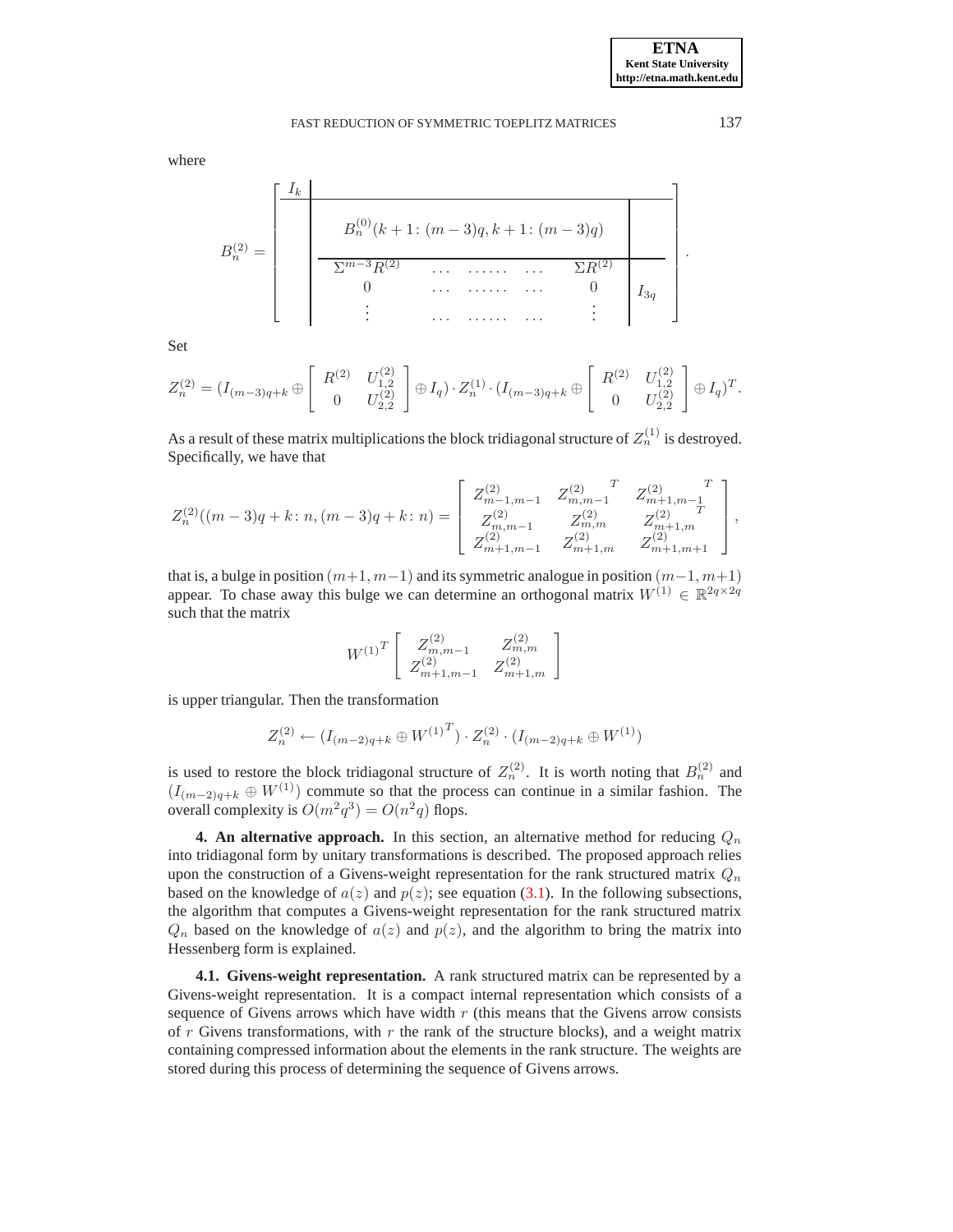

FIG. 4.1. *Example of a Givens-weight representation: (a) the rank structure, (b) the corresponding Givensweight representation.*

Figure [4.1\(a\)](#page-15-1) shows an example of the kind of rank structured matrix which is considered in this paper. Figure [4.1\(b\)](#page-15-2) shows the corresponding Givens-weight representation of the rank structured matrix. At the left the arrows denote the Givens arrows (consisting of r Givens transformations, in this case  $r = 2$ ), and the elements in gray denote the weights. The representation is internal. Therefore elements outside the rank structure are not touched. For a more detailed description about the computation of such a compact representation the interested reader is referred to [\[11\]](#page-17-26).

Computing a Givens-weight representation for  $Q_n$  consists of finding a sequence of Givens arrows whose product is the orthogonal matrix Q such that

$$
Q^T Q_n = R_q,
$$

with  $R_q$  a lower banded matrix with  $q$  subdiagonals. It is important to see now that applying an orthogonal transformation  $Q^T$  to the rows of  $Q_n$  is the same as applying  $Q$  to the columns of  $T_a$  in the first term and to the columns of  $T_p$  in the second term in [\(3.1\)](#page-4-0), i.e.,

.

(4.1) 
$$
Q^T Q_n = (T_a Q)^{-1} T_p + (T_p Q)^T T_a^{-T}
$$

The matrix  $Q$  is the product of a sequence of Givens arrows which consist of  $q$  Givens transformations where each Givens arrow works from right to left on the columns of the matrix and makes a subdiagonal of  $T_a$  zero. It can be shown that  $T_aQ$  is a nonsingular upper triangular matrix (having q nonzero superdiagonals) while  $T_pQ$  is a banded matrix having q superdiagonals. Therefore  $(T_a Q)^{-1} T_p$  has q subdiagonals and  $(T_p Q)^T T_a^{-T}$  has q subdiagonals. The sequence of Givens arrows consisting of  $q$  Givens transformations is the Givens-part of the Givens-weight representation.

The Givens transformations and the weights are determined in the same order as when computing a Givens-weight representation, meaning going from the bottom to the top of the structure. Instead of working on the matrix  $Q_n$ , we will work on the matrix  $T_a$  by making it upper triangular to determine the weights. The algorithm is explained for a  $7 \times 7$  matrix with  $q = 2$ . This is shown in Figure [4.2.](#page-10-0)

In fact, the algorithm only requires the information of the first term  $T_a^{-1}T_p$  because the second term describes the upper triangular part of  $Q_n$ . But for completeness the result of the actions of the algorithm on the matrix  $Q_n$  and the second term  $T_p^T T_a^{-T}$  are also shown. The bold box in  $Q_n$  denotes the weights which we want to compute or which already have been computed. In the other matrices (the sum), it denotes the elements we have to compute to obtain the weights. Note that  $T_a, T_a^T$  is represented as a matrix in the figures and not  $T_a^{-1}, T_a^{-T}$ , respectively.

Before we can start to make  $T_a$  upper triangular, the weights of the bottom q blocks are computed, denoted in the bold box in  $Q_n$  in Figure [4.2\(a\).](#page-10-1) These elements lie inside the rank structure, but no Givens transformations will act on them, so the real elements will be stored. To compute these elements, only information of the elements in the two bold boxes of the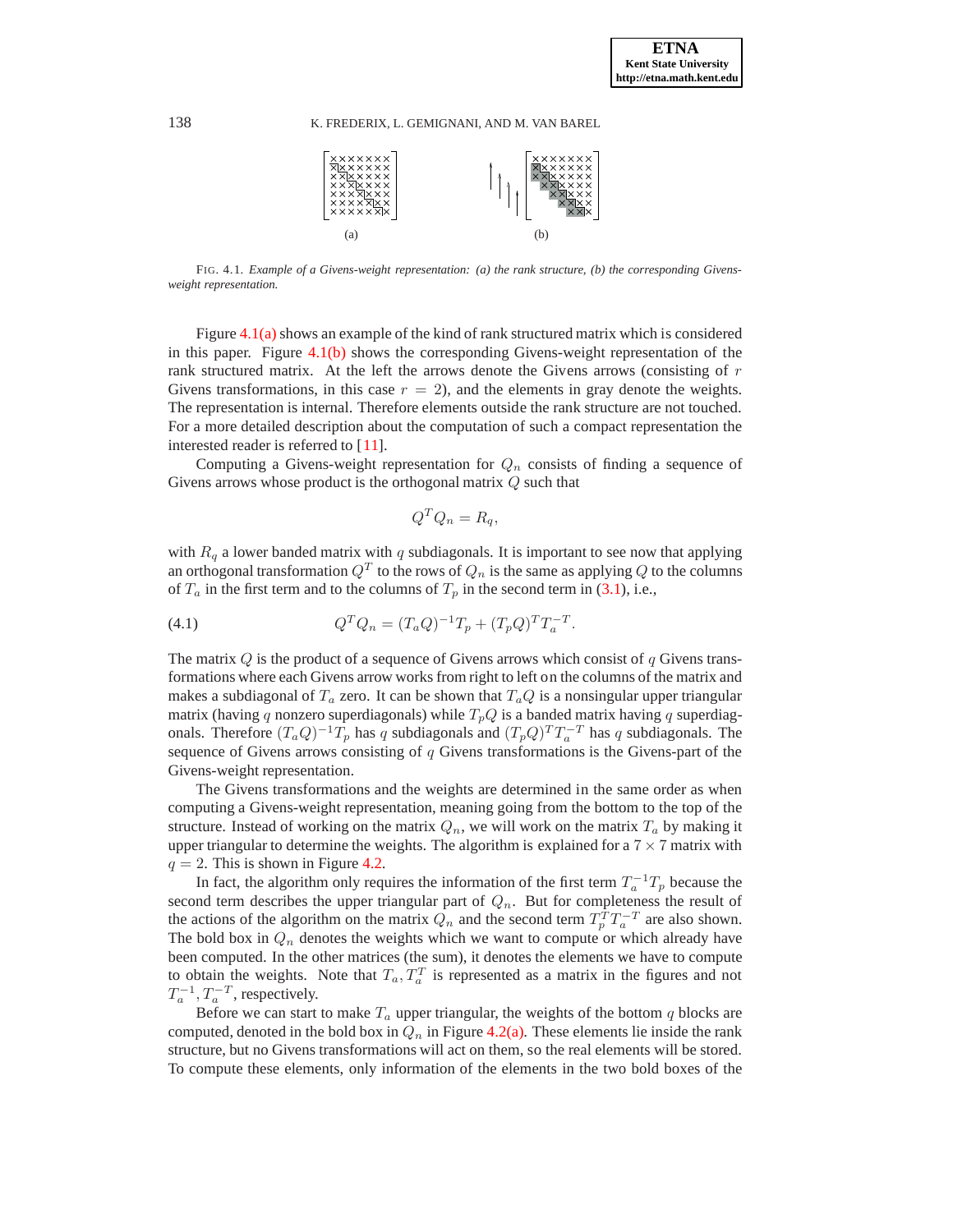<span id="page-10-1"></span>

<span id="page-10-0"></span>FIG. 4.2. *Computation of the weights.*

<span id="page-10-3"></span><span id="page-10-2"></span>term  $T_a^{-1}T_p$  is required; see Figure [4.2\(a\).](#page-10-1) The product of the bold boxes in the second term will give an upper triangular matrix, so this cannot be of any influence on the elements which we want to compute.

To compute these weights, the elements of a submatrix of size  $(q + 1) \times (q + 1)$  of  $T_a^{-1}$ are required. Let us represent the whole lower block triangular matrix  $T_a$  and its inverse by

$$
T_a = \left[ \begin{array}{cc} A & 0 \\ B & C \end{array} \right], \; T_a^{-1} = \left[ \begin{array}{cc} A^{-1} & 0 \\ -C^{-1}BA^{-1} & C^{-1} \end{array} \right],
$$

with  $A \in \mathbb{C}^{(n-q-1)\times(n-q-1)}$ ,  $B \in \mathbb{C}^{(q+1)\times(n-q-1)}$  and  $C \in \mathbb{C}^{(q+1)\times(q+1)}$ . Matrix  $C^{-1}$  is the submatrix (denoted in the bold box in the first term of Figure  $(4.2(a))$  $(4.2(a))$ ) we need to compute the weights. Instead of inverting the whole matrix  $T_a$ , only the inversion of a small submatrix is necessary. The weights of the  $q$  bottom structure blocks are obtained by multiplying the inverse of C with the corresponding columns of  $T_p$ . This is shown in Figure [4.2\(a\).](#page-10-1) This step is a preparation step because no Givens transformations were computed.

Now the actual construction of the Givens-weight representation is explained. In general, the matrix  $T_a$  will be successively made upper triangular by applying Givens transformations and the corresponding weights will be computed. The process starts with creating zeros in a specific row of  $T_a$  (this row corresponds to the row in the matrix  $Q_n$ , where we want to create zeros) by applying  $q$  Givens transformations to the columns of this matrix. To be complete, the transposed Givens transformations have to be applied to the matrix  $Q_n$  and also to the second term; this is shown in Figure  $4.2(b)$  (gray elements denote compressed elements). It is considered that the transposed Givens transformation on  $Q_n$  is only applied to the columns inside the rank structure. This limited number of columns is called the action radius of the Givens transformation. The action radius is denoted with a bold line in Figure [4.2\(b\).](#page-10-2)

Now it is possible to compute the weight of the structure block. This time the second term also has no influence on the weight. To compute the weight, the inverse of a submatrix of  $T_aQ_1$  ( $Q_1$  is the product of the q Givens transformations already applied to the columns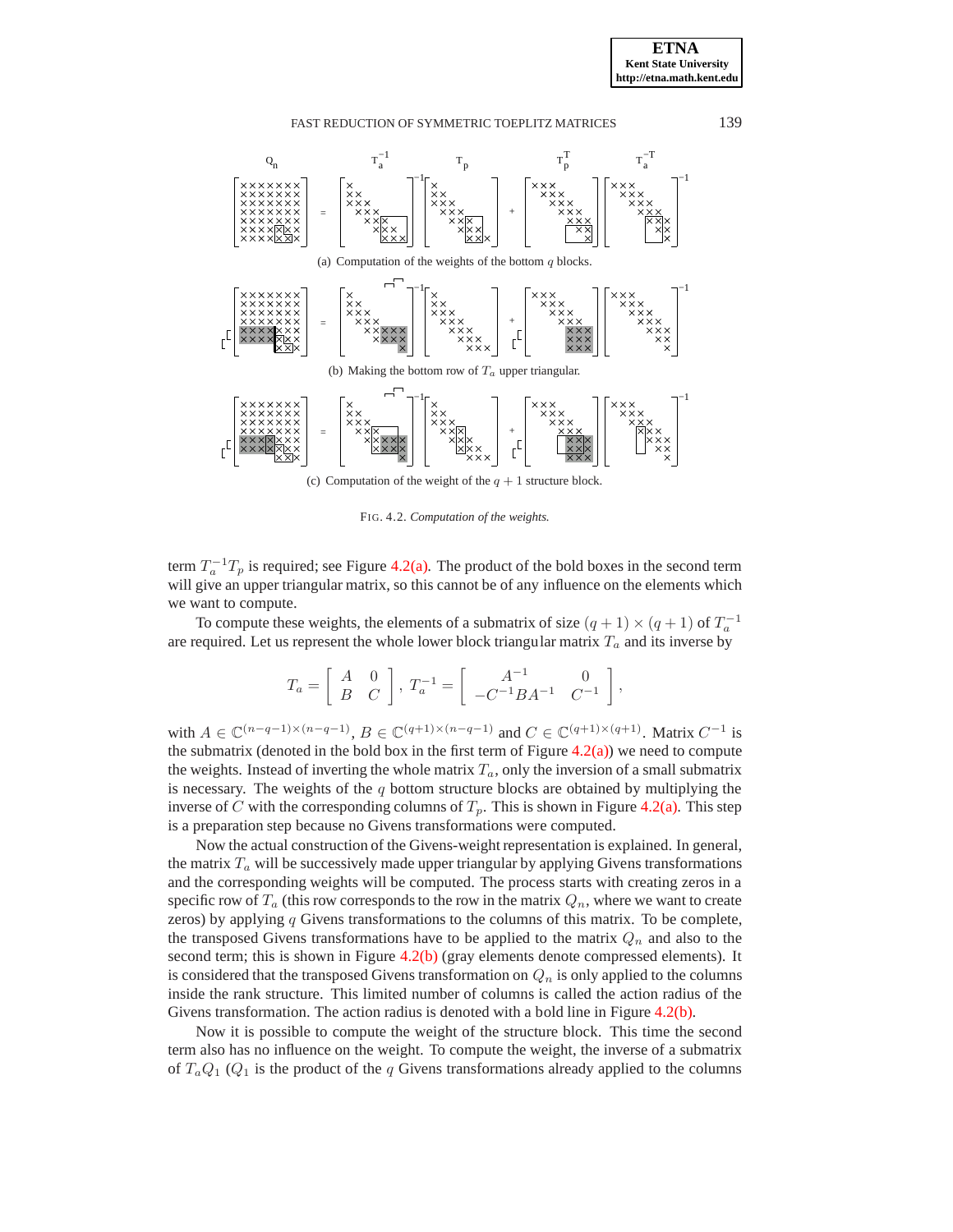

<span id="page-11-0"></span>FIG. 4.3. *Givens-weight representation for*  $Q_n$ .

of the matrix) of size  $(q + 1) \times (q + 1)$ , C, is needed.  $T_a Q_1$  is upper block triangular and we represent the matrix and its inverse as follows:

$$
T_a Q_1 = \begin{bmatrix} A & 0 & 0 \\ B & C & D \\ 0 & 0 & E \end{bmatrix}, (T_a Q_1)^{-1} = \begin{bmatrix} A^{-1} & 0 & 0 \\ -C^{-1} B A^{-1} & C^{-1} & -C^{-1} D E^{-1} \\ 0 & 0 & E^{-1} \end{bmatrix},
$$

with  $A \in \mathbb{C}^{(n-q-2)\times (n-q-2)}$ ,  $B \in \mathbb{C}^{(q+1)\times (n-q-2)}$ ,  $C \in \mathbb{C}^{(q+1)\times (q+1)}$ ,  $D \in \mathbb{C}^{(q+1)\times 1}$  and  $E \in \mathbb{C}$ . Only the inverse of the small matrix C, of size  $(q+1) \times (q+1)$ , is required to compute the weight. When this inverse is computed, it can be multiplied with the corresponding column of  $T_p$  to obtain the weight of the structure block; see Figure [4.2\(c\).](#page-10-3)

This process of making a row of  $T_a$  upper triangular and then computing the weight by inverting a small submatrix of size  $q+1\times q+1$  and multiplying it to the corresponding column of  $T_p$  is continued until all the weights of the blocks in the rank structure are computed. After each step, the bold box in  $T_a^{-1}T_p$  will move up along the diagonal by one element. The result of the algorithm is shown in Figure [4.3.](#page-11-0) The  $q$  Givens transformations which belong to one weight are represented by a Givens arrow of width  $q$ .

**4.2. Tridiagonal reduction algorithm.** The next step is to reduce the rank structured matrix with the corresponding Givens-weight representation into a Hessenberg (and by symmetry tridiagonal) matrix. To do this the method to transform a given matrix with a Givensweight representation into a Hessenberg matrix discussed in  $[12]$  is simplified. In  $[12]$ , the given Givens-weight representation is transformed into a zero-creating Givens-weight representation and then the matrix is brought in Hessenberg form by peeling off the tails of the Givens transformations meanwhile making the structure blocks one-by-one upper triangular, or in other words, bringing the columns in Hessenberg form.

In this paper, the transformation to a zero-creating Givens-weight representation is omitted and the process is not going to peel off the tails of the Givens transformations. The process is split into two parts: in the first part the precomputed Givens arrows are applied outside the rank structure and in the second part the matrix is brought into Hessenberg form.

During the first part, the precomputed Givens transformations are applied in the same order as when constructing the Givens-weight representation (§4.1) to the elements outside the rank structure. This means that the Givens transformations are applied successively outside their action radii. During the second part, each column is brought into Hessenberg form by applying a Householder transformation. Also the symmetry of the matrix will be exploited.

The initial situation of the algorithm is shown in Figure [4.3](#page-11-0) (this is the end situation of the construction of the Givens-weight representation). For each weight, there are  $q$  precomputed Givens transformations. These are combined in a Givens arrow of width  $q$ , and each Givens arrow has a specific action radius. The algorithm applies the computed Givens arrows of the Givens-weight representation successively to the elements outside the rank structure (or in other words, outside the action radius) in the same order as they were computed. In order to preserve the eigenvalue spectrum, the transposes of the Givens transformations are applied to the columns.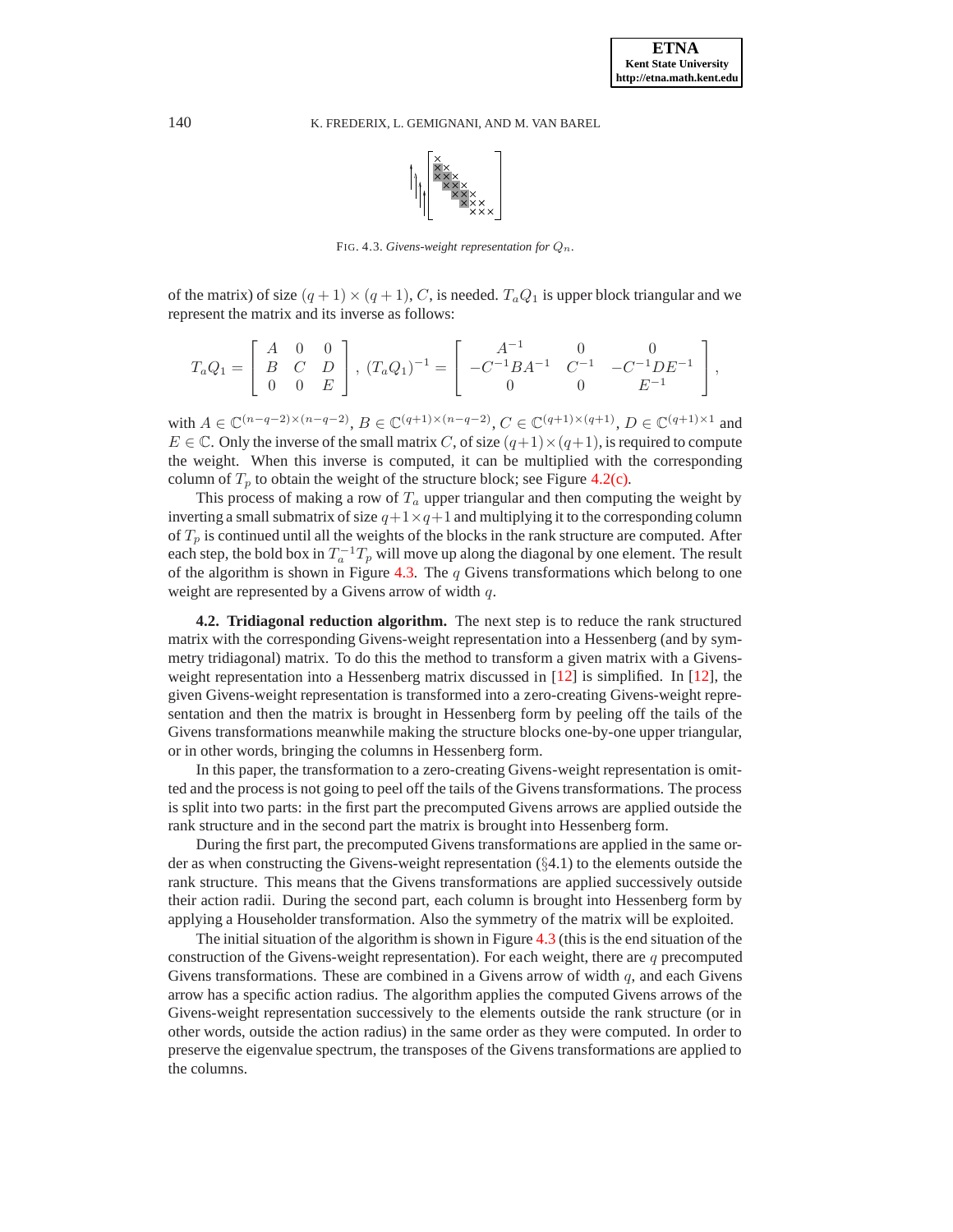<span id="page-12-4"></span>**ETNA Kent State University http://etna.math.kent.edu**

<span id="page-12-1"></span>

<span id="page-12-3"></span><span id="page-12-2"></span><span id="page-12-0"></span>FIG. 4.4. *Exploiting symmetry. (a) Compute the required superdiagonal element, and fill it in into the weight matrix, (b) Apply the current Givens transformation to the rows, (c) Apply the transposed Givens transformation to the columns, (d) The current superdiagonal element has no role anymore, and therefore it is removed from the weight matrix.*

In Figure [4.4,](#page-12-0) the exploitation of the symmetry is explained. Only the diagonal and the q subdiagonals are considered, since the rest is known by symmetry. The first Givens arrow is decomposed into its  $q$  Givens transformations. When we want to apply the current Givens transformation (denoted in bold) to the rows, the corresponding superdiagonal element has to be computed (by symmetry) and has to be filled in into the weight matrix. This is shown in Figure [4.4\(a\).](#page-12-1)

Then the Givens transformation can be applied outside the action radius until the column of the added superdiagonal element; see Figure [4.4\(b\).](#page-12-2) Notice that after this the top element of the corresponding weight element is turned from gray to white; see Figure  $4.4(c)$ . This weight element is "completely released", meaning that no more Givens transformations act on it (the other Givens transformations have smaller action radii). To complete the similarity transformation, the transposed Givens transformation has to be applied to the columns; see Figure [4.4\(c\).](#page-12-3) Now the superdiagonal element has no role anymore, therefore it is removed from the weight matrix; see Figure [4.4\(d\).](#page-12-4)

The same principle as explained in Figure [4.4](#page-12-0) is used during the whole algorithm. So, the same principle is done for the second Givens transformation of the first Givens arrow. The result is shown in Figure [4.5\(a\).](#page-13-1) Notice that after the application of the Givens arrow, the corresponding weight is "completely released".

Starting from Figure [4.5\(a\),](#page-13-1) the flow of the algorithm is explained. Apply the  $q$  Givens transformations of the current Givens arrow outside their action radius, as explained in Fig-ure [4.4](#page-12-0) (this is shown in Figure [4.5\(a\)-](#page-13-1) [4.5\(b\)\)](#page-13-2). Notice that when this is done, the matrix has no q subdiagonals anymore, and some fill-in elements appear in the matrix. This is shown in Figure [4.5\(b\).](#page-13-2) The next step is to remove these fill-in elements (in Figure [4.5\(b\)](#page-13-2) there is only one fill-in element located at position  $(7, 4)$ ) by applying Givens transformations to create again a matrix with  $q$  subdiagonals. Because of similarity reasons, the transposed Givens transformation is also applied to the columns. This process is shown in Figure [4.5\(c\)](#page-13-3)[-4.5\(d\).](#page-13-4)

This process of applying the Givens transformations outside the rank structure and removing the fill-in elements is continued until all the Givens arrows are applied outside their action radius. At the end, a matrix  $R = QQ_nQ^H$  with q subdiagonals is obtained. Then the matrix  $R + \alpha I$  has to be transformed into a Hessenberg (or by symmetry tridiagonal) matrix.

Note that when  $l > q$  the matrix  $S_n$  has to be updated under the action of the Givens transformations of the Givens-weight representation of  $Q_n$ :  $S = QS_nQ^H$ . The matrix S is a matrix with  $l$  subdiagonals. The sum of the two matrices  $R$  and  $S$  results in a matrix with  $l$ subdiagonals which has to be transformed into a Hessenberg matrix.

To bring the matrix into Hessenberg form the columns are brought one-by-one into Hessenberg form, this time starting at the top of the structure. Again the symmetry is exploited. Figure [4.6\(a\)](#page-13-5) gives the matrix when the first column has already been brought into Hessenberg form. This is done by applying a Householder transformation. Notice that there is a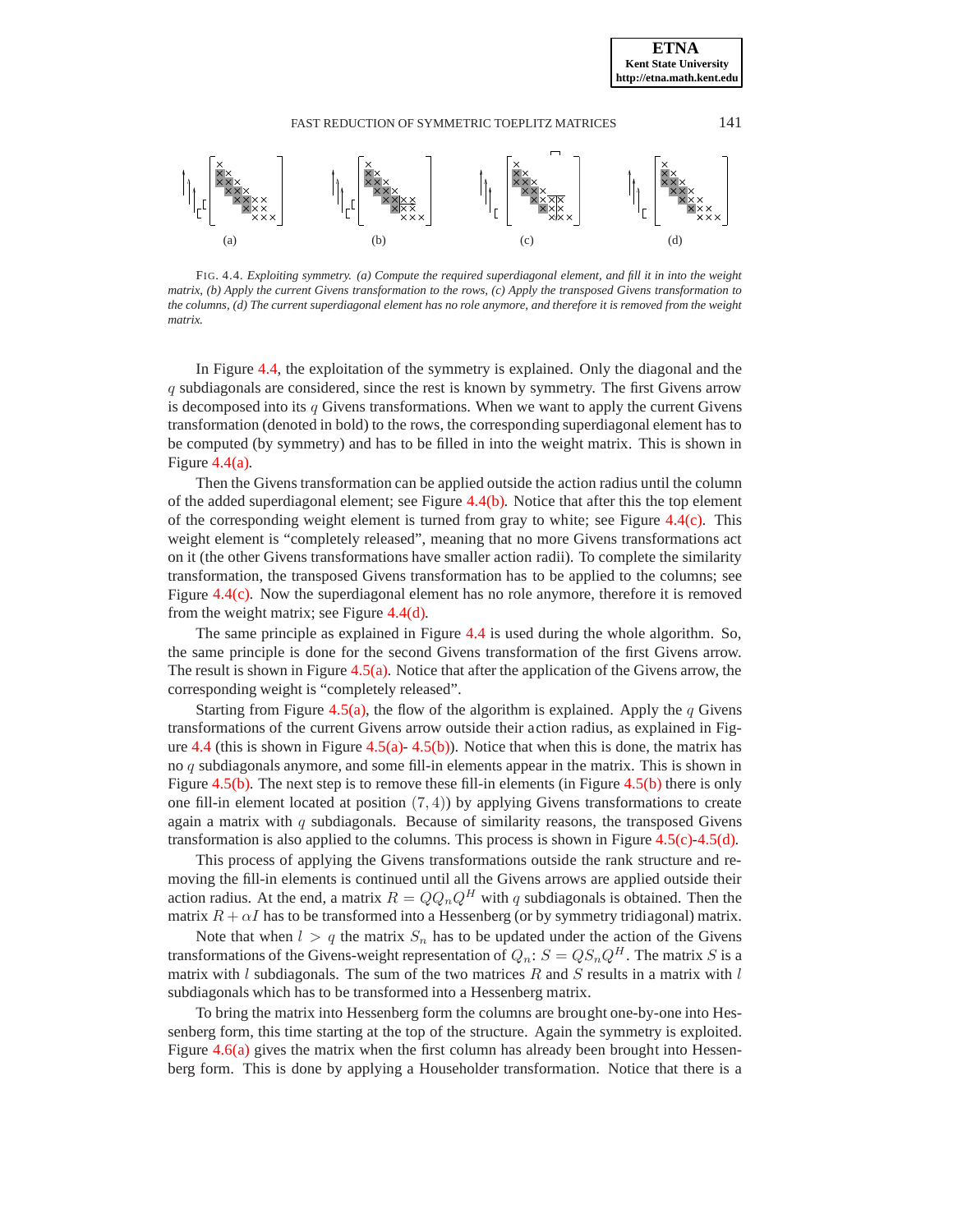<span id="page-13-4"></span>**ETNA Kent State University http://etna.math.kent.edu**

<span id="page-13-1"></span>

<span id="page-13-5"></span><span id="page-13-3"></span><span id="page-13-2"></span>FIG. 4.5. *Process to apply the Givens transformation outside the rank structure. (a) Apply the current Givens transformation to the rows and the transposed Givens transformation to the columns, remove the current superdiagonal element, (b) Apply the current Givens transformation to the rows and the transposed Givens transformation to the columns, remove the current superdiagonal element, (c) Remove the fill-in element by applying a Givens transformation to the rows and also the transposed Givens transformation to the columns, (d) The matrix has again* q *subdiagonals. The next Givens transformation can be applied.*

<span id="page-13-8"></span><span id="page-13-7"></span><span id="page-13-6"></span>

FIG. 4.6. *Process to bring the matrix into Hessenberg form. (a) First column has been brought in Hessenberg form, (b) Apply Givens transformation to make block upper triangular, (c) Apply the transposed Givens transformation to the columns, (d) Remove superdiagonal element, notice that there has been some fill in.*

fill-in element in position  $(5, 2)$ .

Now the second Householder transformation has to be applied for bringing the second column into Hessenberg form (second structure block has to become upper triangular). Before this can be done some superdiagonal elements have to be added; see Figure [4.6\(b\).](#page-13-6) To complete the similarity transformation the Hermitian transposed operation has to be applied to the columns; see Figure  $4.6(c)$ . After this there will be fill-in elements in columns 3 and 4; see Figure [4.6\(d\).](#page-13-8) These will be removed when the next column is brought into Hessenberg form by applying another Householder transformation.

This process is continued until the Hessenberg form is obtained. Now efficient algorithms can be used to compute the eigenvalues of the matrix.

<span id="page-13-0"></span>**5. Numerical results.** To check the accuracy and the numerical stability of the proposed fast tridiagonalization algorithms, we have performed several numerical experiments. For the sake of comparison the algorithm of Section [3,](#page-3-0) named *alg 1*, exploiting the quasiseparable representation of the input matrix entries and the algorithm of Section [4,](#page-8-0) referred to as *alg 2*, dealing with the Givens-weight representation of these entries have been implemented in MATLAB<sup>[1](#page-13-9)</sup>. To test the proposed algorithms, first three typical numerical examples taken from [\[35\]](#page-17-0) are tested and then more specific test problems are considered. The first three examples are the following:

1. The Toeplitz matrix (Kac, Murdock and Szegö [\[29\]](#page-17-32)) considered is:

$$
T_n = (0.5^{|i-j|})_{i,j=1}^n.
$$

The corresponding rational function is

$$
t(z) = \frac{0.75}{(1 - 0.5z)(1 - 0.5z^{-1})}.
$$

<span id="page-13-9"></span><sup>1</sup>MATLAB is a registered trademark of The MathWorks, Inc.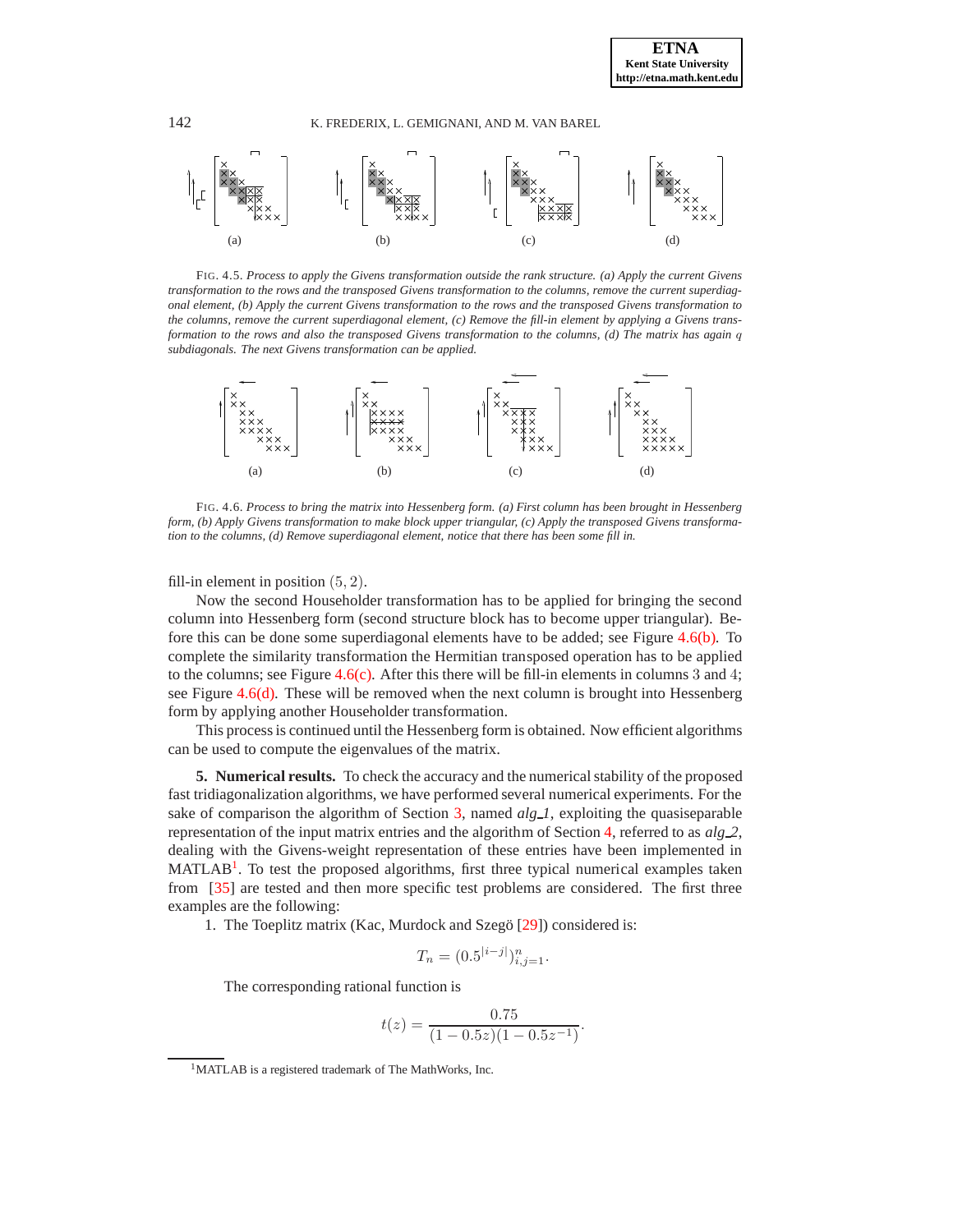TABLE 5.1 *Numerical errors generated by* alg 1 *for example* 1*,* 2*,* 3*.*

<span id="page-14-0"></span>

| $n_{\rm}$ | Example 1             | Example 2             | Example 3                        |
|-----------|-----------------------|-----------------------|----------------------------------|
| 10        | $1.0 \times 10^{-15}$ | $6.4 \times 10^{-16}$ | $1.6 \times \overline{10^{-15}}$ |
| 50        | $2.0 \times 10^{-15}$ | $1.2 \times 10^{-15}$ | $3.2 \times 10^{-15}$            |
| 100       | $4.1 \times 10^{-15}$ | $1.7 \times 10^{-15}$ | $3.3 \times 10^{-15}$            |
| 500       | $1.4 \times 10^{-14}$ | $3.5 \times 10^{-15}$ | $1.0 \times 10^{-14}$            |
| 1000      | $2.3 \times 10^{-14}$ | $5.6 \times 10^{-15}$ | $1.6 \times 10^{-14}$            |

TABLE 5.2

<span id="page-14-1"></span>*Numerical errors generated by* alg 2 *for example* 1*,* 2*,* 3*.*

| $\boldsymbol{n}$ | Example 1             | Example 2             | Example 3             |
|------------------|-----------------------|-----------------------|-----------------------|
| 10               | $5.2 \times 10^{-16}$ | $6.6 \times 10^{-16}$ | $1.3 \times 10^{-15}$ |
| 50               | $1.1 \times 10^{-15}$ | $1.3 \times 10^{-15}$ | $2.6 \times 10^{-15}$ |
| 100              | $1.4 \times 10^{-15}$ | $1.2 \times 10^{-15}$ | $4.1 \times 10^{-15}$ |
| 500              | $1.7 \times 10^{-15}$ | $4.1 \times 10^{-15}$ | $8.2 \times 10^{-15}$ |
| 1000             | $1.6 \times 10^{-15}$ | $4.0 \times 10^{-15}$ | $1.8 \times 10^{-15}$ |

# 2. The rational function is

$$
t(z) = \frac{z^{-2} - 3.5z^{-1} + 1.5 - 3.5z + z^2}{a(z)a(z^{-1})},
$$

where  $a(z) = (1 - 0.1z)(1 - 0.2z)$ .

3. The rational function is

$$
t(z) = \frac{z^{-3} - z^{-2} + 2z^{-1} + 1 + 2z - z^{2} + z^{3}}{a(z)a(z^{-1})},
$$

where  $a(z) = 1 - 0.4z - 0.47z^2 + 0.21z^3$ .

The computed eigenvalues are compared to the exact eigenvalues of the matrix  $T_n$ , which are computed with the function eig in MATLAB. The results of the numerical experiments of these three examples are shown in Table [5.1](#page-14-0) and Table [5.2](#page-14-1) for algorithm *alg 1* and *alg 2*, respectively. Specifically, the tables contain the relative errors (in norm) between the computed and exact eigenvalues for the three examples and different matrix sizes. The accuracy of the two algorithms is comparable, the computed eigenvalues are very accurate in all the cases, and the error increases slightly when the matrix size increases.

The previous three examples are simple examples because the values for  $q$  are small  $q = 1, 2, 3, (l = 0, 2, 3)$ . Therefore other specific problems will be tested. For a specific value of q, we will distinguish three different cases for the zeros of the polynomial  $a(z)$ (these are the poles of  $t(z)$ ). The polynomial  $c(z)$  does not vary in the three cases and its degree equals the degree of polynomial  $a(z)$  ( $l = q$ ). The zeros of the polynomial are chosen outside but close to the unit circle in three different ways. In case 1, the argument of the poles are normally distributed around the unit circle; in case 2, some zeros of  $a(z)$  are clustered together but there are still zeros at the left of the unit circle; and in case 3 all the zeros are located at one side of the unit circle. Figure [5.1](#page-15-3) shows the localization of the zeros of  $a(z)$ and  $c(z)$  for  $q = 6$ .

The main goal of these numerical experiments is the investigation of the behaviour of the fast algorithms under less favourable conditions. In particular, as an effect of the location of the poles it is seen that the coefficients of the Laurent expansion of the rational function  $1/(a(z)a(z^{-1})$  vary much in magnitude. This implies that the inverse of the Jury matrix  $\mathcal J$ in [\(2.4\)](#page-2-3) can also have a large norm thus yielding a large absolute error in the computed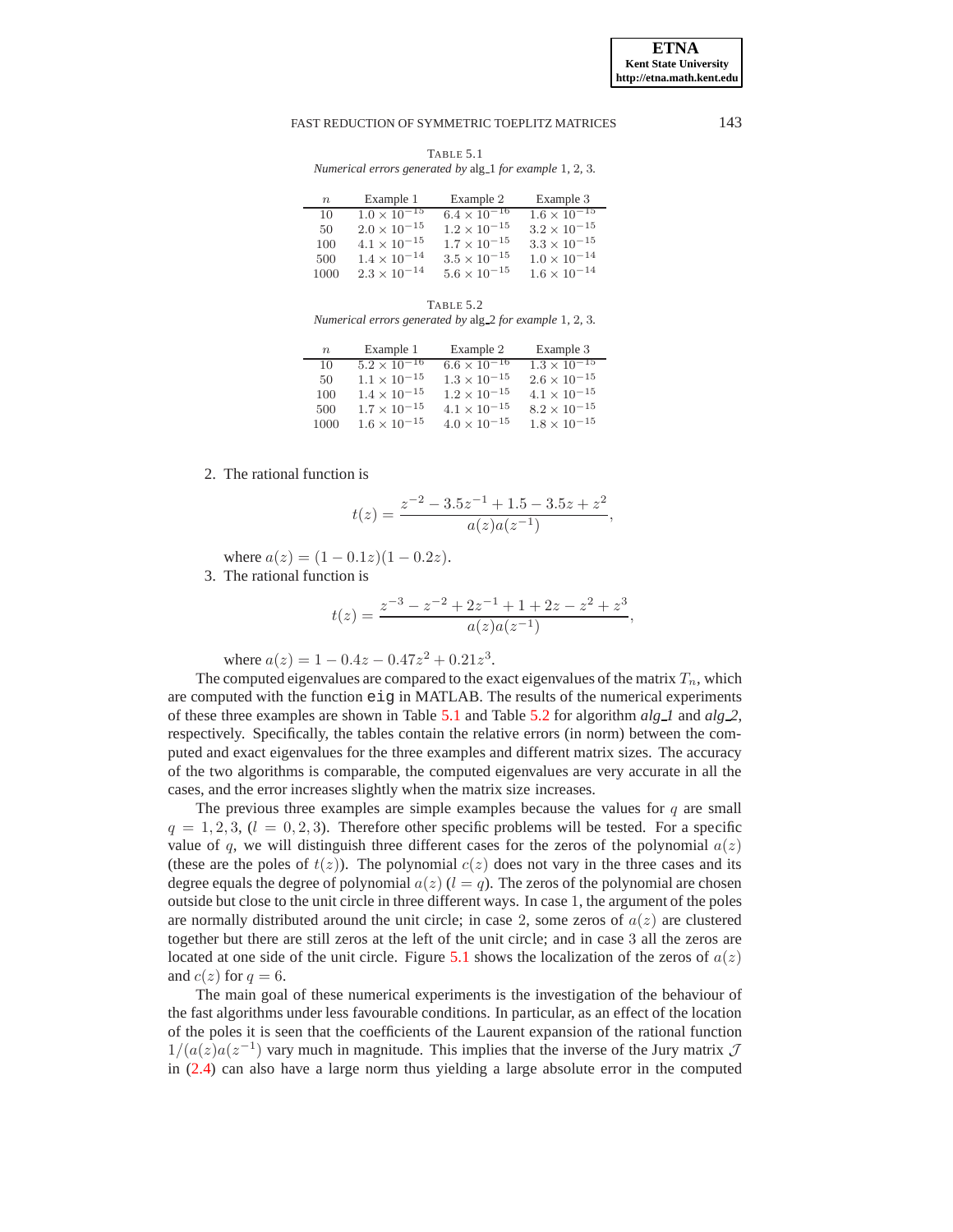<span id="page-15-1"></span>

<span id="page-15-3"></span><span id="page-15-2"></span>FIG. 5.1. *Localization of the zeros of*  $a(z)$  *and*  $c(z)$  *around the unit circle for*  $q = 6$ *. A plus sign denotes a zero of*  $a(z)$ *, and a circle denotes a zero of*  $c(z)$ *.* 

solution  $\hat{p}$  of the linear system [\(2.3\)](#page-2-0). Suppose that  $\hat{p} - p = \delta$ . Then from

$$
\frac{\hat{p}(1/z)}{a(1/z)} + \frac{\hat{p}(z)}{a(z)} = \frac{p(1/z)}{a(1/z)} + \frac{p(z)}{a(z)} + \frac{\delta(1/z)a(z) + \delta(z)a(1/z)}{a(z)a(1/z)},
$$

it follows that  $\|\Delta\|$ ,  $\Delta = \hat{T}_n - T_n$ , can be large, too. The matrix  $\hat{T}_n$  denotes the Toeplitz matrix generated by the perturbed symbol  $\frac{\hat{p}(1/z)}{a(1/z)} + \frac{\hat{p}(z)}{a(z)}$  $rac{p(z)}{a(z)}$ . Specifically, a rough qualitative estimation says that the perturbation error should be of order  $\kappa(\mathcal{J})||T_n||$ , where  $\kappa(\mathcal{J})$  denotes the condition number of  $\mathcal J$ , which gives a relative error of order  $\kappa(\mathcal J)$ .

Table [5.3](#page-15-4)[-5.8](#page-16-7) shows the results for three different values of the degree of polynomial  $a(z)$  $(q = 6, 10, 20)$ . Each table contains the results for the three different cases described above and for different matrix sizes. The condition number of the matrix  $J$  is also reported in the bottom row of the tables.

The experimental results displayed in the tables are in good accordance with the theoretical expectations. Both algorithms are numerically robust and the condition number of the matrix  $\mathcal I$  gives a good indication of the loss in accuracy in the computed eigenvalues. It can also be seen that the accuracy slightly increases when the matrix size increases.

<span id="page-15-4"></span>TABLE 5.3 *Numerical errors generated by* alg\_1 *for Example*  $q = 6$  *in the three different cases.* 

| $\boldsymbol{n}$      | Case 1                | Case 2                | Case 3               |
|-----------------------|-----------------------|-----------------------|----------------------|
| 100                   | $2.9 \times 10^{-15}$ | $2.5 \times 10^{-12}$ | $6.8 \times 10^{-9}$ |
| 500                   | $4.7 \times 10^{-15}$ | $2.6 \times 10^{-12}$ | $7.3 \times 10^{-9}$ |
| 1000                  | $6.8 \times 10^{-15}$ | $2.6 \times 10^{-12}$ | $7.5 \times 10^{-9}$ |
| $\kappa(\mathcal{J})$ | $5.8 \times 10^{0}$   | $2.0 \times 10^3$     | $4.4 \times 10^{6}$  |

TABLE 5.4

*Numerical errors generated by*  $alg_2$  *for Example*  $q = 6$  *in the three different cases.* 

| $n_{\cdot}$           | Case 1                | Case 2                           | Case 3               |
|-----------------------|-----------------------|----------------------------------|----------------------|
| 100                   | $1.3 \times 10^{-15}$ | $7.8 \times \overline{10^{-13}}$ | $2.0 \times 10^{-9}$ |
| 500                   | $3.1 \times 10^{-15}$ | $8.6 \times 10^{-13}$            | $2.9 \times 10^{-9}$ |
| 1000                  | $3.1 \times 10^{-15}$ | $1.0 \times 10^{-12}$            | $3.3 \times 10^{-9}$ |
| $\kappa(\mathcal{J})$ | $5.8 \times 10^{0}$   | $2.0 \times 10^3$                | $4.4 \times 10^{6}$  |

<span id="page-15-0"></span>**6. Conclusion.** We introduced two novel  $O(n^2)$  fast algorithms to reduce an  $n \times n$  symmetric rationally generated Toeplitz matrix into tridiagonal form by unitary transformations. Both algorithms rely upon the exploitation of the rank structures of the Toeplitz matrix that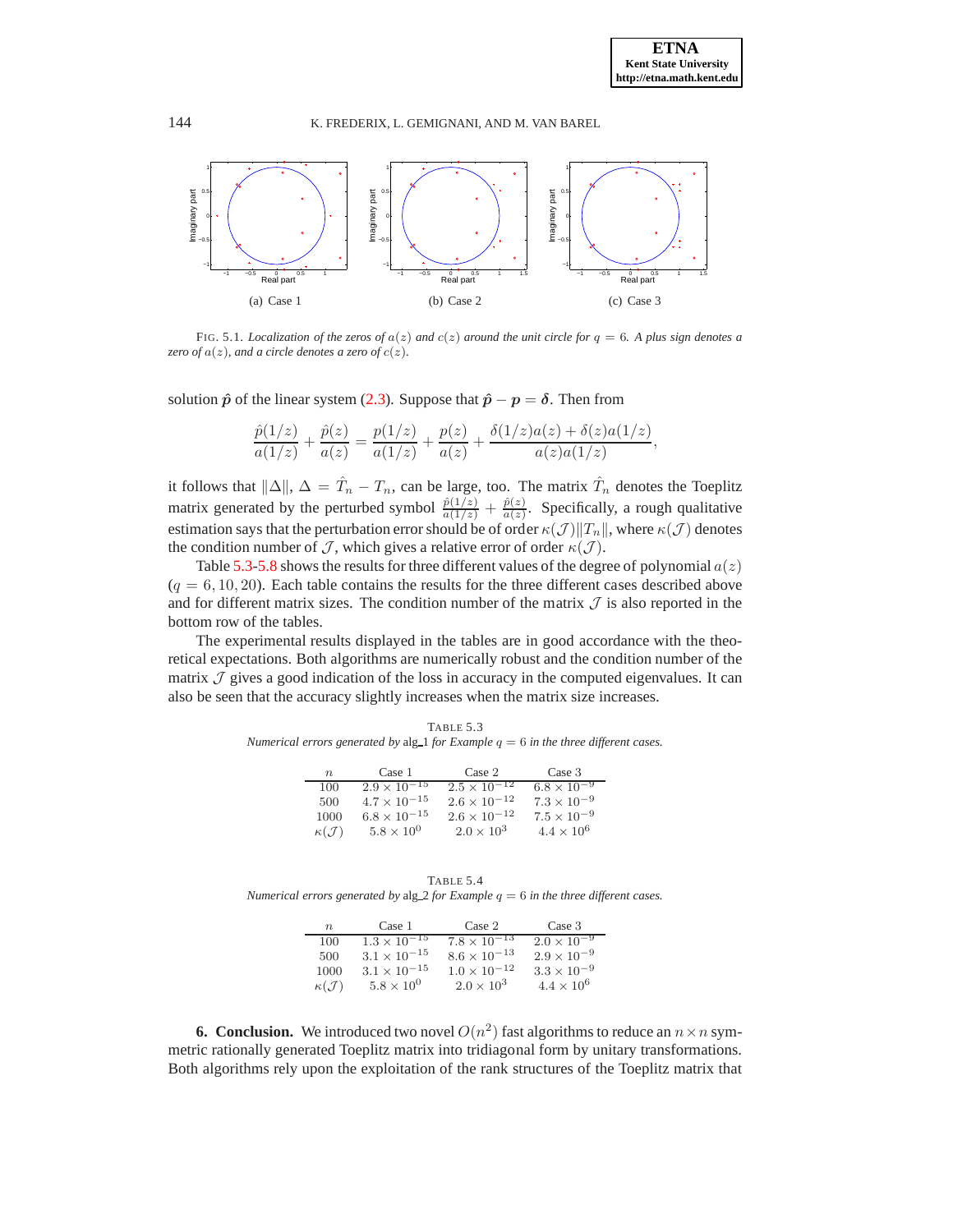**ETNA Kent State University http://etna.math.kent.edu**

### FAST REDUCTION OF SYMMETRIC TOEPLITZ MATRICES 145

TABLE 5.5

*Numerical errors generated by* alg<sub>1</sub> *for Example*  $q = 10$  *in the three different cases.* 

| $n_{\rm}$             | Case 1                | Case 2                | Case 3               |
|-----------------------|-----------------------|-----------------------|----------------------|
| 100                   | $1.7 \times 10^{-15}$ | $2.2 \times 10^{-13}$ | $1.1 \times 10^{-5}$ |
| 500                   | $3.1 \times 10^{-15}$ | $3.4 \times 10^{-13}$ | $1.2 \times 10^{-5}$ |
| 1000                  | $5.1 \times 10^{-15}$ | $4.0 \times 10^{-13}$ | $1.3 \times 10^{-5}$ |
| $\kappa(\mathcal{J})$ | $6.6 \times 10^{0}$   | $2.4 \times 10^{3}$   | $3.7 \times 10^9$    |

TABLE 5.6

*Numerical errors generated by* alg  $2$  *for Example*  $q = 10$  *in the three different cases.* 

| $n_{\rm c}$           | Case 1                | Case 2                | Case 3               |
|-----------------------|-----------------------|-----------------------|----------------------|
| 100                   | $1.1 \times 10^{-15}$ | $7.6 \times 10^{-13}$ | $3.2 \times 10^{-6}$ |
| 500                   | $2.3 \times 10^{-15}$ | $8.4 \times 10^{-13}$ | $4.5 \times 10^{-6}$ |
| 1000                  | $3.3 \times 10^{-15}$ | $8.7 \times 10^{-13}$ | $4.9 \times 10^{-6}$ |
| $\kappa(\mathcal{J})$ | $6.6 \times 10^{0}$   | $2.4 \times 10^{3}$   | $3.7 \times 10^{9}$  |

TABLE 5.7

*Numerical errors generated by* alg<sub>1</sub> *for Example*  $q = 20$  *in the three different cases.* 

| $n_{\rm}$             | Case 1                | Case 2                | Case 3               |
|-----------------------|-----------------------|-----------------------|----------------------|
| 100                   | $1.3 \times 10^{-15}$ | $5.7 \times 10^{-13}$ | $8.0 \times 10^{-4}$ |
| 500                   | $4.8 \times 10^{-15}$ | $5.6 \times 10^{-13}$ | $1.3 \times 10^{-3}$ |
| 1000                  | $5.3 \times 10^{-15}$ | $5.6 \times 10^{-13}$ | $1.4 \times 10^{-3}$ |
| $\kappa(\mathcal{J})$ | $7.5 \times 10^{0}$   | $1.6 \times 10^4$     | $1.6 \times 10^{11}$ |

<span id="page-16-7"></span>TABLE 5.8 *Numerical errors generated by* alg<sub>22</sub> *for Example*  $q = 20$  *in the three different cases.* 

| $n_{\rm c}$           | Case 1                | Case 2                | Case 3               |
|-----------------------|-----------------------|-----------------------|----------------------|
| 100                   | $1.6 \times 10^{-15}$ | $1.1 \times 10^{-13}$ | $2.0 \times 10^{-4}$ |
| 500                   | $3.0 \times 10^{-15}$ | $1.3 \times 10^{-13}$ | $4.9 \times 10^{-4}$ |
| 1000                  | $7.5 \times 10^{-15}$ | $1.7 \times 10^{-13}$ | $6.3 \times 10^{-4}$ |
| $\kappa(\mathcal{J})$ | $7.5 \times 10^{0}$   | $1.6 \times 10^{4}$   | $1.6 \times 10^{11}$ |

are enlightened by a suitable additive decomposition of the rational matrix symbol. The computation of such a decomposition reduces to the solution of an associated Jury system. The two proposed algorithms differ in the choice of the generator set for the rank structures of the Toeplitz matrices. Numerical experiments show that the proposed approaches are numerically reliable and, whenever the Jury system is well-conditioned, the error in the computed eigenvalues is of the order of the norm of the input matrix.

#### **REFERENCES**

- <span id="page-16-4"></span>[1] P. ARBENZ AND G. H. GOLUB, *On the spectral decomposition of Hermitian matrices modified by low rank perturbations with applications*, SIAM J. Matrix Anal. Appl., 9 (1988), pp. 40–58.
- <span id="page-16-6"></span><span id="page-16-2"></span>[2] S. BARNETT *Note on the Bezoutian matrix*, SIAM J. Appl. Math., 22 (1972), pp. 84–86.
- [3] D. A. BINI AND F. DI BENEDETTO, *Solving the generalized eigenvalue problem for rational Toeplitz matrices*, SIAM J. Matrix Anal. Appl., 11 (1990), pp. 537–552.
- <span id="page-16-1"></span>[4] D. A. BINI AND V. Y. PAN, *Efficient algorithms for the evaluation of the eigenvalues of (block) banded Toeplitz matrices*, Math. Comp., 50 (1988), pp. 431–448.
- <span id="page-16-3"></span>[5]  $\longrightarrow$ , *On the evaluation of the eigenvalues of a banded Toeplitz block matrix*, J. Complexity, 7 (1991), pp. 408–424.
- <span id="page-16-0"></span>[6] A. BÖTTCHER AND B. SILBERMANN, *Introduction to Large Truncated Toeplitz Matrices*, Springer, New York, 1999.
- <span id="page-16-5"></span>[7] J. R. BUNCH, C. P. NIELSEN, AND D. C. SORENSEN, *Rank-one modification of the symmetric eigenvalue problem*, Numer. Math., 31 (1978), pp. 31–48.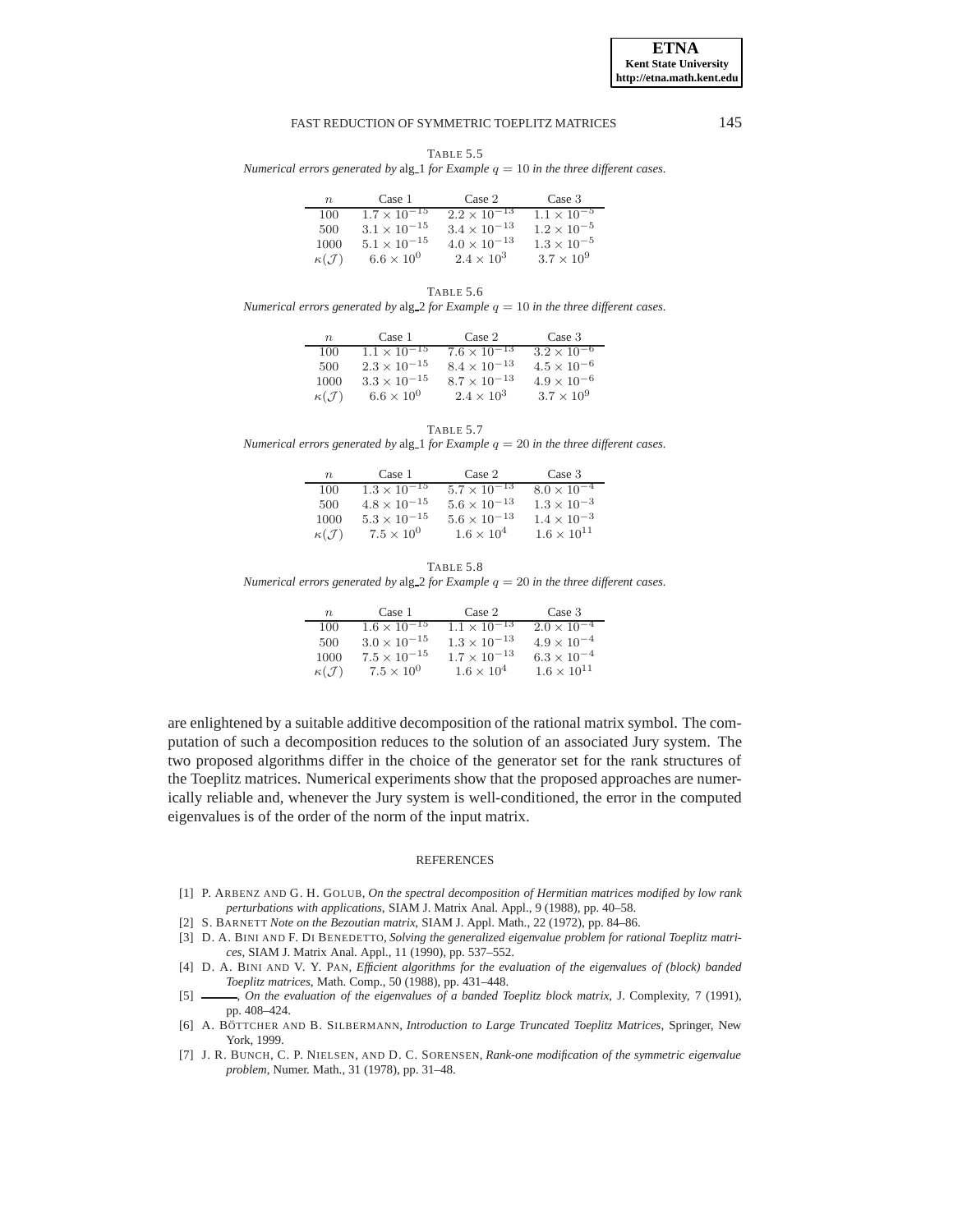- [8] S. CHANDRASEKARAN AND M. GU, *Fast and stable eigendecomposition of symmetric banded plus semiseparable matrices*, Linear Algebra Appl., 313 (2000), pp. 107–114.
- <span id="page-17-29"></span>[9] S. DELVAUX AND M. VAN BAREL, *The explicit QR-algorithm for rank structured matrices*, Technical Report TW459, Department of Computer Science, Katholieke Universiteit Leuven, Belgium, 2006.
- <span id="page-17-27"></span><span id="page-17-26"></span>[10] , *A QR-based solver for rank structured matrices*, SIAM J. Matrix Anal. Appl., 30 (2008), pp. 464–490.
- [11] , *A Givens-weight representation for rank structured matrices*, SIAM J. Matrix Anal. Appl., 29 (2007), pp. 1147–1170.
- <span id="page-17-22"></span>[12] , *A Hessenberg reduction algorithm for rank structured matrices*, SIAM J. Matrix Anal. Appl., 29 (2007), pp. 895–926.
- <span id="page-17-25"></span>[13] C. J. DEMEURE AND C. T. MULLIS, *A Newton-Raphson method for moving-average spectral factorization using the Euclid algorithm*, IEEE Trans. Acoust. Speech Signal Process., 38 (1990), pp. 1697–1709.
- <span id="page-17-14"></span><span id="page-17-6"></span>[14] P. DEWILDE AND A.-J. VAN DER VEEN, *Time-varying Systems and Computations*, Kluwer Academic Publishers, Boston, 1998.
- [15] F. DI BENEDETTO, *Computing eigenvalues and singular values of Toeplitz matrices*, Calcolo, 33 (1996), pp. 237–248.
- <span id="page-17-24"></span>[16] , *Generalized updating problems and computation of the eigenvalues of rational Toeplitz matrices*, Linear Algebra Appl., 267 (1997), pp. 187–219.
- <span id="page-17-30"></span>[17] B. W. DICKINSON, *Solution of linear equations with rational Toeplitz matrices*, Math. Comp., 34 (1980), pp. 227–233.
- <span id="page-17-21"></span>[18] Y. EIDELMAN, L. GEMIGNANI, AND I. C. GOHBERG, *On the fast reduction of a quasiseparable matrix to Hessenberg and tridiagonal forms*, Linear Algebra Appl., 420 (2007), pp. 86–101.
- <span id="page-17-10"></span>[19] Y. EIDELMAN AND I. C. GOHBERG, *Inversion formulas and linear complexity algorithm for diagonal plus semiseparable matrices*, Comput. Math. Appl., 33 (1997), pp. 69–79.
- <span id="page-17-11"></span>[20] , *On a new class of structured matrices*, Integral Equations Operator Theory, 34 (1999), pp. 293–324.
- <span id="page-17-13"></span><span id="page-17-12"></span>[21] , *A modification of the Dewilde-van der Veen method for inversion of finite structured matrices*, Linear Algebra Appl., 343-344 (2002), pp. 419–450.
- [22] , *Fast inversion algorithms for a class of structured operator matrices*, Linear Algebra Appl., 371 (2003), pp. 153–190.
- <span id="page-17-28"></span>[23] Y. EIDELMAN, I. C. GOHBERG, AND V. OLSHEVSKY, *The QR iteration method for Hermitian quasiseparable matrices of an arbitrary order*, Linear Algebra Appl., 404 (2005), pp. 305–324.
- <span id="page-17-8"></span><span id="page-17-7"></span>[24] G. H. GOLUB, *Some modified matrix eigenvalue problems*, SIAM Rev., 15 (1973), pp. 318–334.
- [25] G. H. GOLUB AND C. F. VAN LOAN, *Matrix Computations*, Third ed., The Johns Hopkins University Press, Baltimore, MD, 1996.
- <span id="page-17-9"></span>[26] M. GU AND S. C. EISENSTAT,*A stable and efficient algorithm, for the rank-one modification of the symmetric eigenproblem*, SIAM J. Matrix Anal. Appl., 15 (1994), pp. 1266–1276.
- <span id="page-17-5"></span>[27] S. L. HANDY AND J. L. BARLOW, *Numerical solution of the eigenproblem for banded symmetric Toeplitz matrices*, SIAM J. Matrix Anal. Appl., 15 (1994), pp. 205–214.
- <span id="page-17-32"></span><span id="page-17-23"></span>[28] P. HENRICI, *Applied and Computational Complex Analysis*, Vol. 1, John Wiley & Sons, New York, 1974.
- [29] M. KAC, W. L. MURDOCK, AND G. SZEGÖ, *On the eigenvalues of certain Hermitian forms*, Arch. Ration. Mech. Anal., 2 (1953), pp. 767–800.
- <span id="page-17-18"></span>[30] P. G. MARTINSSON, V. ROKHLIN, AND M. TYGERT, *A fast algorithm for the inversion of general Toeplitz matrices*, Comput. Math. Appl., 50 (2005), pp. 741–752.
- <span id="page-17-19"></span>[31] V. ROKHLIN AND M. TYGERT, *Fast algorithms for spherical harmonic expansions*, SIAM J. Sci Comput., 27 (2006), pp. 1903–1928.
- <span id="page-17-31"></span>[32] H. R. SCHWARZ, *Handbook series linear algebra: Tridiagonalization of a symmetric band matrix*, Numer. Math., 12 (1968), pp. 231–241.
- <span id="page-17-4"></span>[33] W. F. TRENCH, *On the eigenvalue problem for Toeplitz band matrices*, Linear Algebra Appl., 64 (1985), pp. 199–214.
- <span id="page-17-3"></span>[34] , *On the eigenvalue problem for Toeplitz matrices generated by rational functions*, Linear Multilinear Algebra, 17 (1985), pp. 337–353.
- <span id="page-17-0"></span>[35] , *Numerical solution of the eigenvalue problem for symmetric rationally generated Toeplitz matrices*, SIAM J. Matrix Anal. Appl., 9 (1988), pp. 291–303.
- <span id="page-17-1"></span>[36] , *Numerical solution of the eigenvalue problem for Hermitian Toeplitz matrices*, SIAM J. Matrix Anal. Appl., 10 (1989), pp. 135–146.
- <span id="page-17-2"></span>[37] , *Spectral evolution of the eigenvalue problem for Hermitian Toeplitz matrices*, SIAM J. Matrix Anal. Appl., 11 (1990), pp. 601–611.
- <span id="page-17-15"></span>[38] E. E. TYRTYSHNI KOV, *Mosaic ranks for weakly semiseparable matrices*, in Large-Scale Scientific Computations of Engineering and Environmental Problems II, M. Griebel, S. Margenov, and P. Y. Yalamov, eds., Notes Numer. Fluid Mech. 73, Vieweg, 2000, pp. 36–41.
- <span id="page-17-16"></span>[39] R. VANDEBRIL, M. VAN BAREL, AND N. MASTRONARDI, *Matrix Computations and Semiseparable Matrices, Volume I: Linear Systems*, The Johns Hopkins University Press, Baltimore, MD, 2008.
- <span id="page-17-17"></span>[40] , *Matrix Computations and Semiseparable Matrices, Volume II: Spectral Methods*, The Johns Hopkins

<span id="page-17-20"></span>